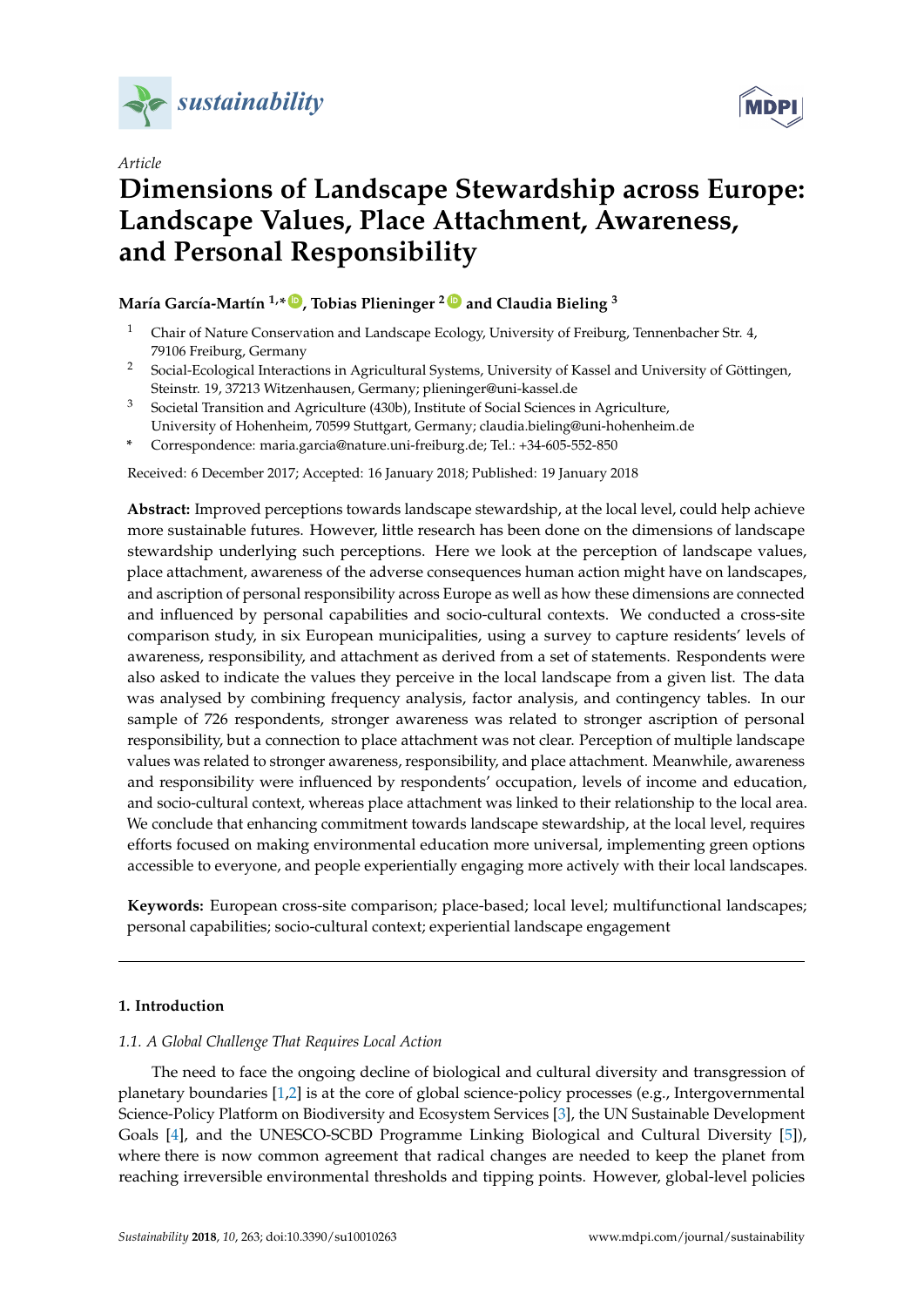have proven to be insufficient for avoiding unsustainable futures [\[6\]](#page-24-5), and some authors propose that it is actually at the local and regional scales—within which social and natural factors closely interact and "humans meaningfully experience life" [\[7\]](#page-24-6) (p. 2)—where significant change can happen. At the place-based level, individuals and communities can realise what is needed and their capabilities to take action [\[8,](#page-24-7)[9\]](#page-24-8), going beyond rhetoric and bureaucratization. Finding out more about what motivates or inhibits people and how action towards sustainability can be triggered thus seems crucial for speeding up the transition to achieve more sustainable futures.

#### *1.2. Human–Nature Interaction in Landscapes*

Human attitudes and behaviours towards sustainability have been widely studied in the past decades. Bonnes and Lee [\[10\]](#page-24-9) have analysed environmental psychology theories and defined a starting point for this process in the 1940s, while Kollmuss and Agyeman [\[11\]](#page-24-10) have reviewed theories and models since the 1960s, and Pires et al. [\[12\]](#page-24-11) has presented a review of studies dealing with Ecocentrism since the 1970s. However, existing pro-environmental approaches have tended to overlook the socio-cultural aspects involved [\[13\]](#page-24-12) and are not comprehensive enough to capture the multifaceted dimensions of human interaction with the environment. For this reason, we suggest using a landscape approach, where landscapes are regarded as integrated socio-ecological systems, and humans are viewed as co-creators and not mere users of the environment [\[14](#page-24-13)[,15\]](#page-24-14), with all the responsibilities this entails. This change of perspective should enable examination of human attitudes and behaviours towards the environment in an integrated manner, considering the diversity of social, ecological, and cultural dimensions in both their biophysical and cognitive forms.

In the present study, we focus on some psychosocial aspects of human–environment interaction that are connected to impulses towards landscape stewardship which have not yet been given enough attention in landscape research, albeit their importance for motivating landscape stewardship commitment has been recognised [\[16\]](#page-24-15). We understand such commitment as the willingness of people to take action on multiple landscape functions that they perceive as crucial for their own well-being. Such action can assume several forms and can be taken by both consumers (e.g., consuming local and organic products) or producers (e.g., choosing sustainable land and resources management practices) as well as citizens (e.g., exercising their rights and responsibilities for good governance) or politicians (fostering integrated landscape management; see Scherr [\[17\]](#page-24-16)).

## *1.3. Dimensions of Landscape Stewardship*

Leaving aside deeper psychological components that go beyond the scope of this study (e.g., held values, norms, and beliefs), here we focus on four dimensions that might contribute to commitment towards landscape stewardship: perception of landscape values [\[18\]](#page-24-17), attachment of people to places [\[19](#page-24-18)[,20\]](#page-24-19), awareness of the adverse consequences human action can have on landscapes [\[21](#page-24-20)[,22\]](#page-24-21), and ascription of personal responsibility for maintaining perceived landscape values [\[23](#page-24-22)[–25\]](#page-25-0).

Appreciation of the multiple functions that landscapes provide for human wellbeing generally lies at the centre of impulses towards landscape stewardship [\[18\]](#page-24-17). Such appreciation of, for example, the beauty, cultural heritage, biodiversity, outdoor recreation possibilities, and provisioning of food and other local products associated with local landscapes represents what in the literature is called *assigned values* (i.e., "the perceived qualities of an environment that provide material and nonmaterial benefits to people"[\[26\]](#page-25-1) (p. 375)) or *landscape values* (i.e., place-based preferences linked to different biophysical and cultural landscape characteristics and elements [\[27\]](#page-25-2)). Van Riper and Kyle [\[26\]](#page-25-1) and Seymour et al. [\[28\]](#page-25-3) have argued that fostering environmental stewardship requires that more attention be paid to these assigned/landscape values as opposed to given, held values (i.e., the "enduring belief that a particular mode of conduct or end-state of existence is personally and socially preferable" [\[29\]](#page-25-4) (p. 550)), for they are at the core of protective impulses and can help predict behaviour towards the environment. It is often mentioned in the literature how perception of landscape values and associated experiential engagement and connection with place (e.g., outdoor recreation, harvesting, enjoyment of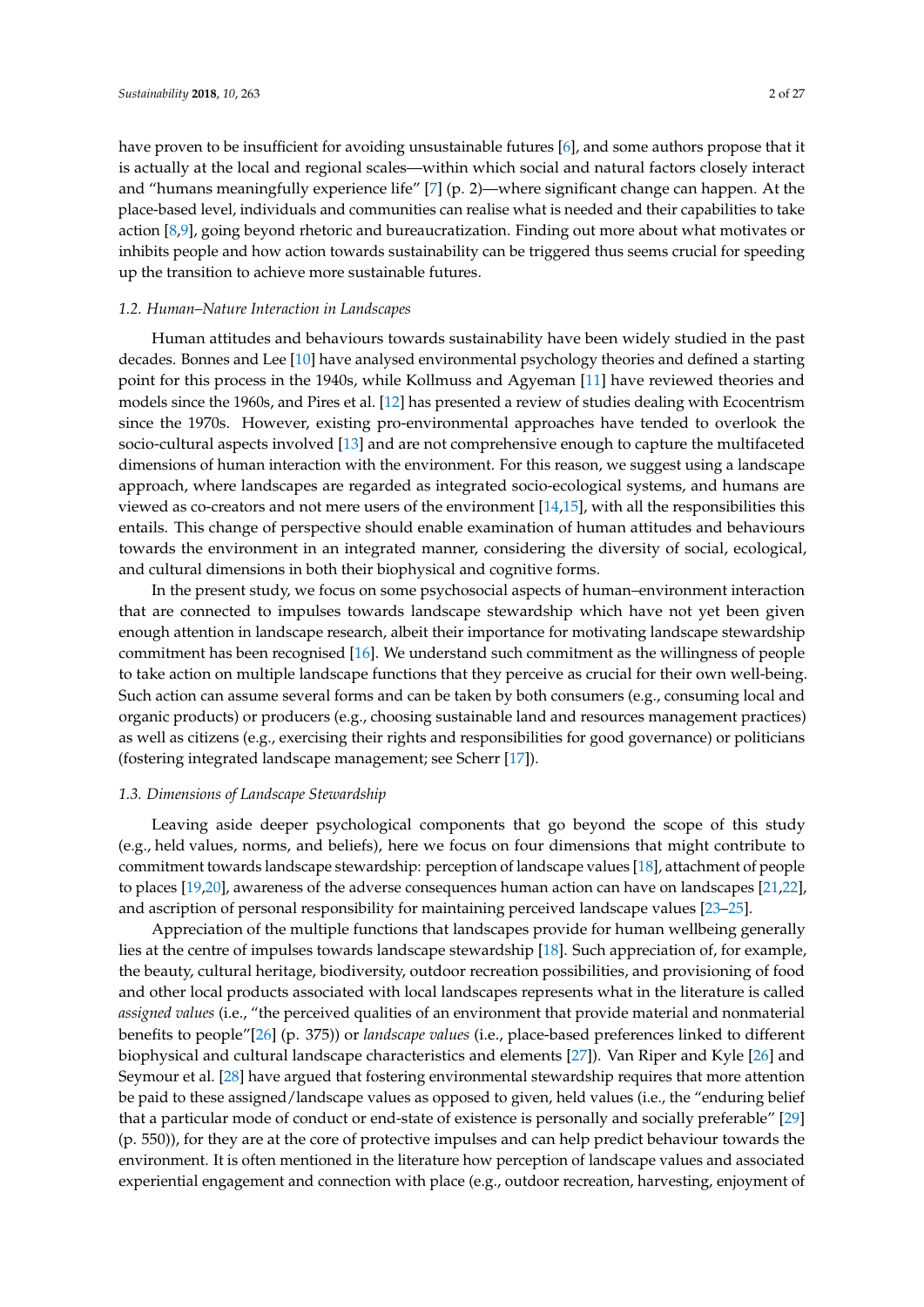nature and aesthetics, appreciation of cultural heritage) is linked to sustainable behaviour. Kollmuss and Agyeman [\[11\]](#page-24-10) highlight the importance of supporting direct experiences with landscapes to influence people's behaviour. For Abson et al. [\[30\]](#page-25-5), this connection with place is regarded as a leverage point for sustainability transformation, due to its importance for shaping attitudes and behaviours towards landscapes. Ives and Kendal [\[31\]](#page-25-6) highlight the role of landscape values as key elements in people's involvement in landscape care and decision making. Masterson et al. [\[16\]](#page-24-15) (p. 54) claims that "place meanings [here captured in the perception of landscape values] underpin individual and collective behaviour in stewardship and in responding to change". Landscape values can be perceived collectively or individually [\[27\]](#page-25-2), but each person ascribes different meanings to them [\[16\]](#page-24-15). Therefore, some authors emphasise the importance of multifunctional landscapes, where different actor groups tend to perceive diverse landscape values. Fisher et al. [\[32\]](#page-25-7) claim that monofunctional landscapes increase the alienation of people from their local environment, as landscape values there are quire restricted, and only a limited range of actors can benefit from them. Meanwhile, van Ripper and Kyle [\[26\]](#page-25-1) (p. 381) propose that "the diversity and strength of respondent's value assignments indicated that multiple services [landscape functions] should continue to be provided to the public in an effort to foster stewardship".

*Place attachment*, defined as "the emotional bond between a person and a particular place" [\[19\]](#page-24-18) (p. 443), is considered a driver of landscape stewardship [\[15](#page-24-14)[,33\]](#page-25-8). This emotional bonding can be complemented by functional bonding, resulting from the dependence of people on the functions a landscape provides to their well-being [\[19](#page-24-18)[,34\]](#page-25-9), and is therefore connected to the specific biophysical and social characteristics of particular places (see natural and social bonding in Raymond et al. [\[20\]](#page-24-19)). This can generate a relationship of reciprocity between individual perception of landscape values and attachment to a place.

Building on the idea of humans as co-creators of landscapes, the concept of landscape stewardship greatly relies on *ascription of personal responsibility* for sustainable land management and use of natural and socio-cultural resources [\[23\]](#page-24-22). Here we emphasise the "personal" component in ascription of responsibility versus a more diffused responsibility, where people expect public authorities or the general society to take action [\[35\]](#page-25-10). This sense of responsibility goes beyond mitigation of the adverse consequences of human action on the landscape and entails acknowledgement of one's personal role in preservation of multiple landscape functions, expressed through becoming involved in various practices (e.g., green consumption, sustainable mobility habits, sustainable land management practices, participation in landscape-related decision making). In the environmental psychology literature, the ascription of personal responsibility is often connected to belief in one's own capacity to bring about change (i.e., locus of control in Hawthorne and Alabaster [\[21\]](#page-24-20); value, belief, and norm theory in Stern et al. [\[36\]](#page-25-11)).

Basing ourselves on Schwartz's Norm Activation Model theory [\[22\]](#page-24-21), we argue that the ascription of responsibility in this domain is motivated by an *awareness of the adverse consequences* human action might have for landscapes. Awareness is not only familiarity with a problem but also implies concern for and understanding of the potential consequences it entails [\[21\]](#page-24-20). In the context of landscape stewardship, such awareness of consequences builds upon concerns that human action can put perceived landscape values at risk, if human activity is not attuned to the multifunctionality of the landscape as a whole.

Additionally, many scholars have drawn attention to the importance of *socio-cultural context* and *personal capabilities* for triggering sustainable attitudes and behaviours [\[37\]](#page-25-12). Commonly mentioned factors influencing sustainable behaviour include: economic capability [\[38\]](#page-25-13), level of environmental education [\[21\]](#page-24-20), and resources and infrastructure provided by institutions and social normative pressure [\[25\]](#page-25-0). Other tendencies within the literature also examine the importance of experiential connectedness with place [\[7\]](#page-24-6), people's relationships with an area [\[20\]](#page-24-19), and the biophysical qualities of the environment and physical capacities of people [\[13\]](#page-24-12). We believe that all these factors play a fundamental role in hindering or fostering landscape stewardship impulses.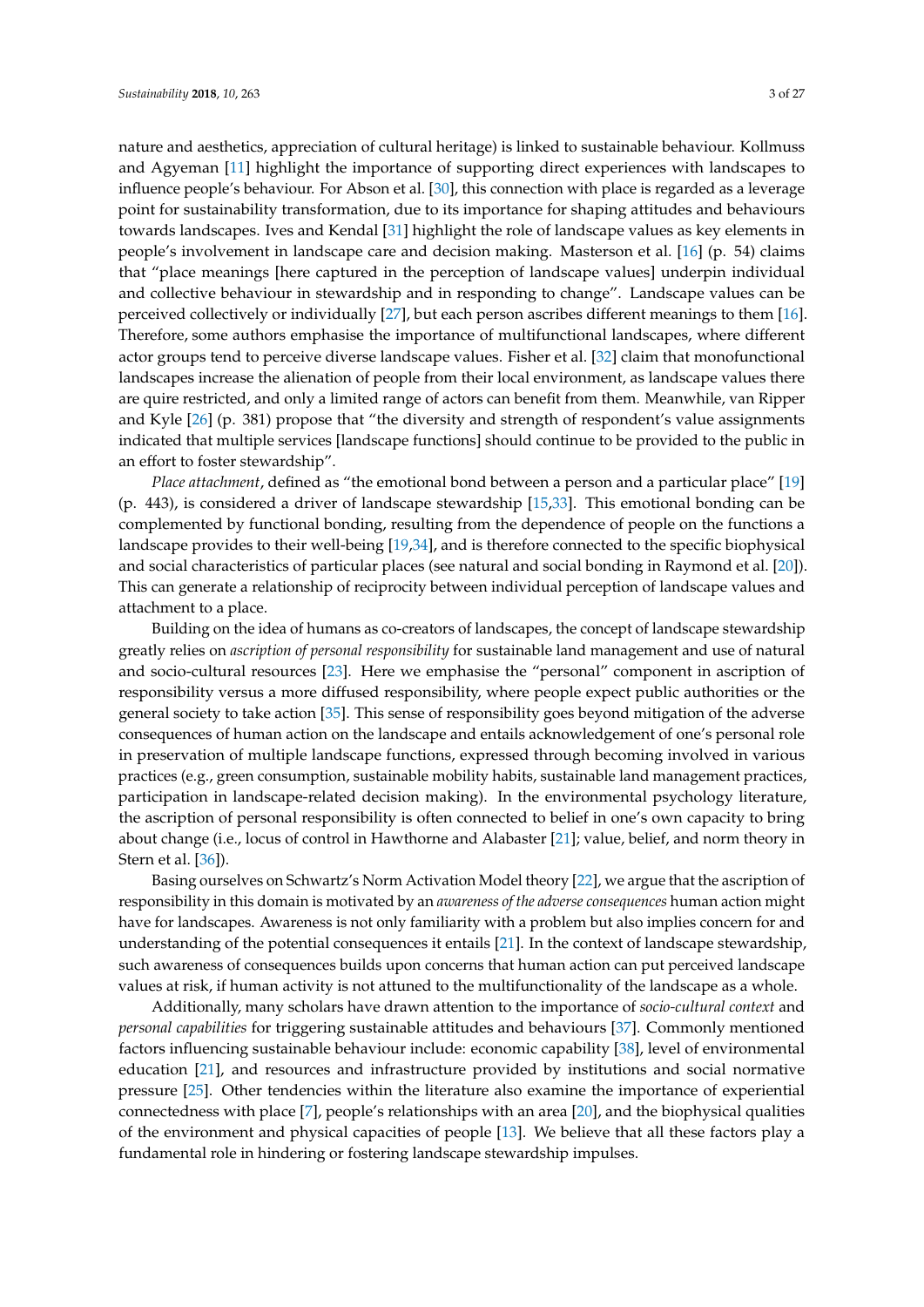## *1.4. Aim and Research Questions*

We consider that there are four important dimensions connected to commitment towards landscape stewardship: perception of landscape values connected to the functions landscape provides to well-being, place attachment, awareness of the adverse consequences human action might have on landscapes, and ascription of personal responsibility for achieving a more sustainable future. These dimensions are, we believe, reinforced or constrained by socio-cultural contexts and personal capabilities. Therefore, in this study we seek to identify patterns indicating how these four dimensions interact with each other and are influenced by personal relationships with an area, personal capabilities, and given social contexts. To this end, we conducted a cross-site comparison study in six areas of Europe, where we asked local residents to share their levels of agreement with a set of statements intended to capture their levels of place attachment, awareness, and personal responsibility. We also asked them to identify the landscape values they perceive in their municipalities. Survey responses were analysed so as to address the following research questions:

- How do respondents across Europe score in terms of place attachment, awareness, and personal responsibility? How are these three dimensions related to each other?
- How is perception of landscape values connected to place attachment, awareness, and personal responsibility?
- How do socio-cultural context, personal capabilities, and respondent relationships with their local areas affect levels of place attachment, awareness, and personal responsibility?
- What are the implications of these results for fostering commitment towards landscape stewardship?

The analysis revealed that higher levels of awareness were connected to higher levels of personal responsibility, but connection to place attachment was not clear. Further, the perception of multiple landscape values was connected to higher levels of place attachment, awareness, and personal responsibility. We found that place attachment increased with years of living in an area as well as having antecedents from there and greater knowledge about it. Finally, we found that awareness and personal responsibility were influenced by the respondents' levels of income and education and by the socio-cultural context.

#### **2. Materials and Methods**

#### *2.1. Study Area*

To gather data for this study, we conducted a survey among residents of six European rural or peri-urban municipalities: Colmenar Viejo (Spain), Obersimmental (Switzerland), Börje (Sweden), Peipsiääre and Alatskivi (Estonia), Gera (Greece), and Modbury (UK). Rural and peri-urban landscapes are of special interest in this research as they harbour a wide range of landscape values and meanings and are the perfect arena to analyse the bonds between people and nature. All sites are rural or peri-urban areas but differ in their landscape characteristics (see Table [A1](#page-12-0) in Garcia-Martin et al. [\[27\]](#page-25-2) for the general characteristics of the study sites). They were selected to obtain a varied sample in terms of geographic distribution across Europe, socio-economic dynamics (from growing metropolitan areas to alpine villages), and biophysical morphologies (from hilly grasslands to high mountain valleys, drumlin fields, or farmland plains). Bieling and Bürgi [\[39\]](#page-25-14) provide detailed descriptions of the socio-demographic characteristics of each site. We targeted residents of the municipalities who were older than 14 years. The number of residents that fell within this group varied from 764 to 37,239 in the different sites.

#### *2.2. Survey*

In preparing the survey, we created a list of statements to capture the positions of the respondents with regard to a series of dimensions that we expected would help to elucidate their levels of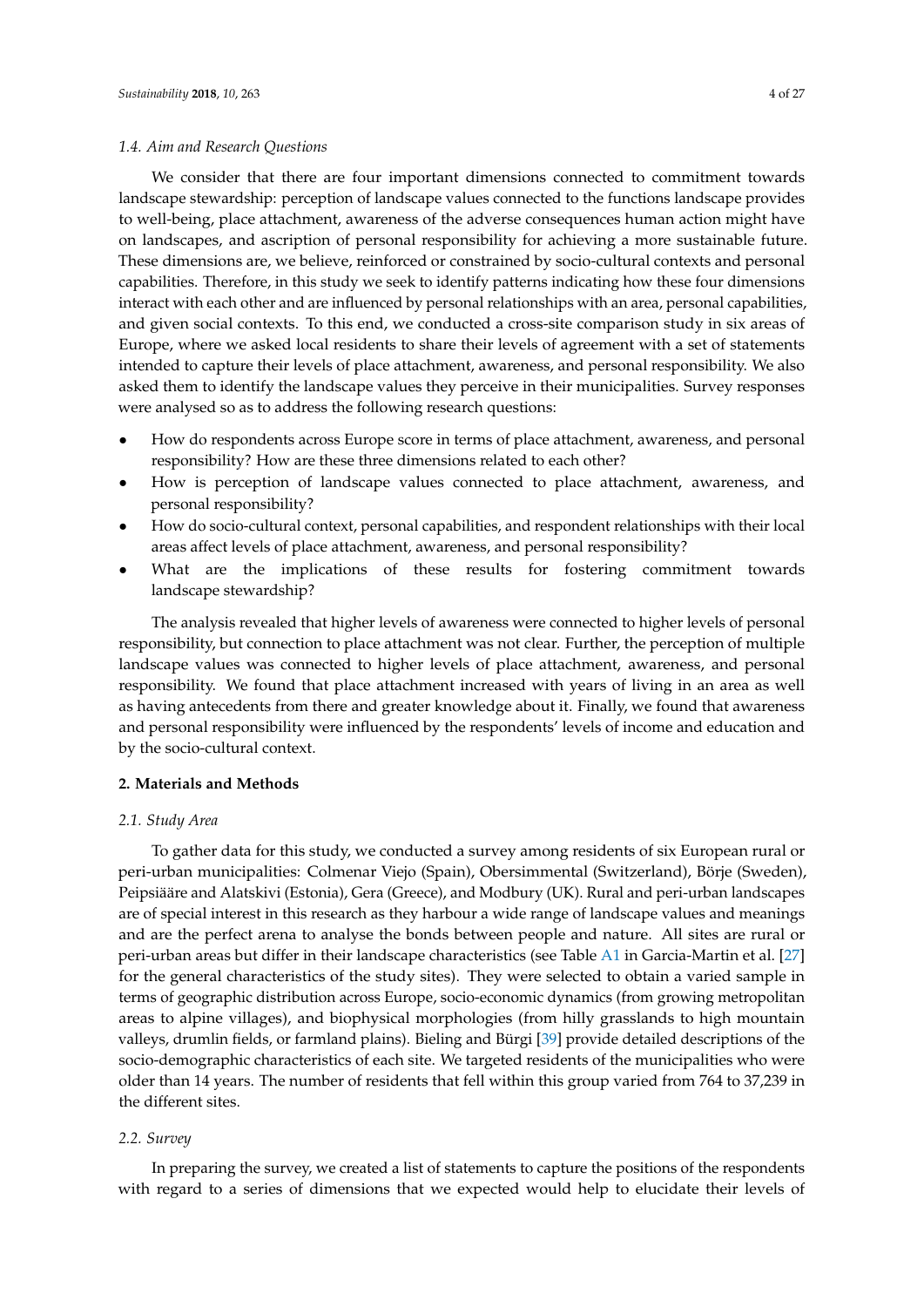attachment, awareness, and responsibility (Table [1\)](#page-4-0). This list was created by looking at examples of such statements in the literature (for this purpose, we found the Ecoscale of Stone, Barnes and Montgomery [\[40\]](#page-25-15) and the Scale of Environmental Attitudes Inventory of Milfont and Duckitt [\[41\]](#page-25-16) particularly useful) and adapting those that were deemed relevant for assessing the levels of attachment, awareness, and responsibility of respondents. The statements used were mainly directed towards product users rather than towards farmers and producers, because we were interested in levels of landscape-stewardship commitment among the former group. We asked all respondents to specify their levels of agreement or disagreement with each statement, using a five-point Likert scale. In order to make what we would call the "correct answer" (i.e., the most environmentally committed one) less obvious and to encourage respondents not to simply select the agree option each time, some of the statements were expressed in reverse order (i.e., statements 2, 3, 4, and 5 in Table [1\)](#page-4-0).

| Table 1. Statements employed in survey regarding landscape-stewardship commitment. |  |  |
|------------------------------------------------------------------------------------|--|--|
|------------------------------------------------------------------------------------|--|--|

<span id="page-4-0"></span>

|     | Statements To Capture Respondents' Levels of Place Attachment,<br>Awareness, and Personal Responsibility                                                                             | <b>Dimensions Captured</b><br>with the Statement |
|-----|--------------------------------------------------------------------------------------------------------------------------------------------------------------------------------------|--------------------------------------------------|
| 1.  | We need to protect our environment, even if this means that we need to<br>restrict some activities.                                                                                  | Awareness                                        |
| 2.  | Landscape should be changed to support human needs, even if this<br>means losing some traditional/historic features.                                                                 | Awareness                                        |
| 3.  | I am not especially interested in being involved in the decisions affecting<br>the landscape of my municipality.                                                                     | Responsibility                                   |
| 4.  | I tend to buy the cheapest products without considering their origin.                                                                                                                | Responsibility                                   |
| .5. | I will not change my habits (such as saving water, recycling properly, and<br>not using the car when I can use public transport, walk or cycle) until I<br>see more people doing so. | Responsibility                                   |
| 6.  | I feel attached to this place.                                                                                                                                                       | Attachment                                       |

Next, we asked respondents to identify from a list the landscape values they perceive and appreciate the availability of in their municipalities (e.g., *personal and social fulfilment, appreciation of nature, of localised food production, of outdoor recreation possibilities* (for the complete list see Table [A1](#page-12-0) in the Appendix [A\)](#page-12-1). The list of landscape values was compiled by considering existing typologies in the field: The ecosystem services framework as proposed in the Millennium Ecosystem Assessment [\[42\]](#page-25-17), a more recent refinement of this basic outline as provided by the Common International Classification of Ecosystem Services CICES Version 4.3 [\[43\]](#page-25-18), the landscape services concept [\[44](#page-25-19)[,45\]](#page-25-20), as well as ways in which other researchers have included and adapted these categories within their research [\[27,](#page-25-2)[46\]](#page-25-21). To make the concept of landscape values more accessible to respondents, we transposed the list of landscape values into a list of feelings and actions (e.g., *I appreciate, produce or can buy farm products here*/*I harvest fruits, berries, flowers, mushrooms, asparagus, fish, game etc.*/*I practise outdoor sports, walking, hiking, biking, dog walking etc.*). The content of the surveys was first created in English and then translated into the relevant local languages by local coordinators of the surveying campaign.

Surveys were conducted on site, using an online platform called Maptionnaire [\[47\]](#page-25-22). All surveys were performed with the help of facilitators previously trained by the coordinator of the survey campaign in an effort to assure consistency in the surveying method and avoid strong bias. The introduction to the survey was kept brief and simple to avoid biasing and intimidating the respondent. Respondents were approached randomly, one-by-one on streets, market squares, cafeterias, paths, and other commonly visited places. To limit a possible exclusion of certain segments of the population, a well-distributed location of the recruitment sites was pursued, and surveys were also carried out during weekends. The other recruitment criterion was to achieve a balance in gender and age (as reflected by the local demographic structure). The survey campaign was designed to achieve a representative sample; however, the effectiveness of the measures is ultimately affected by the specific context of each study site and by the strategy followed by each facilitator.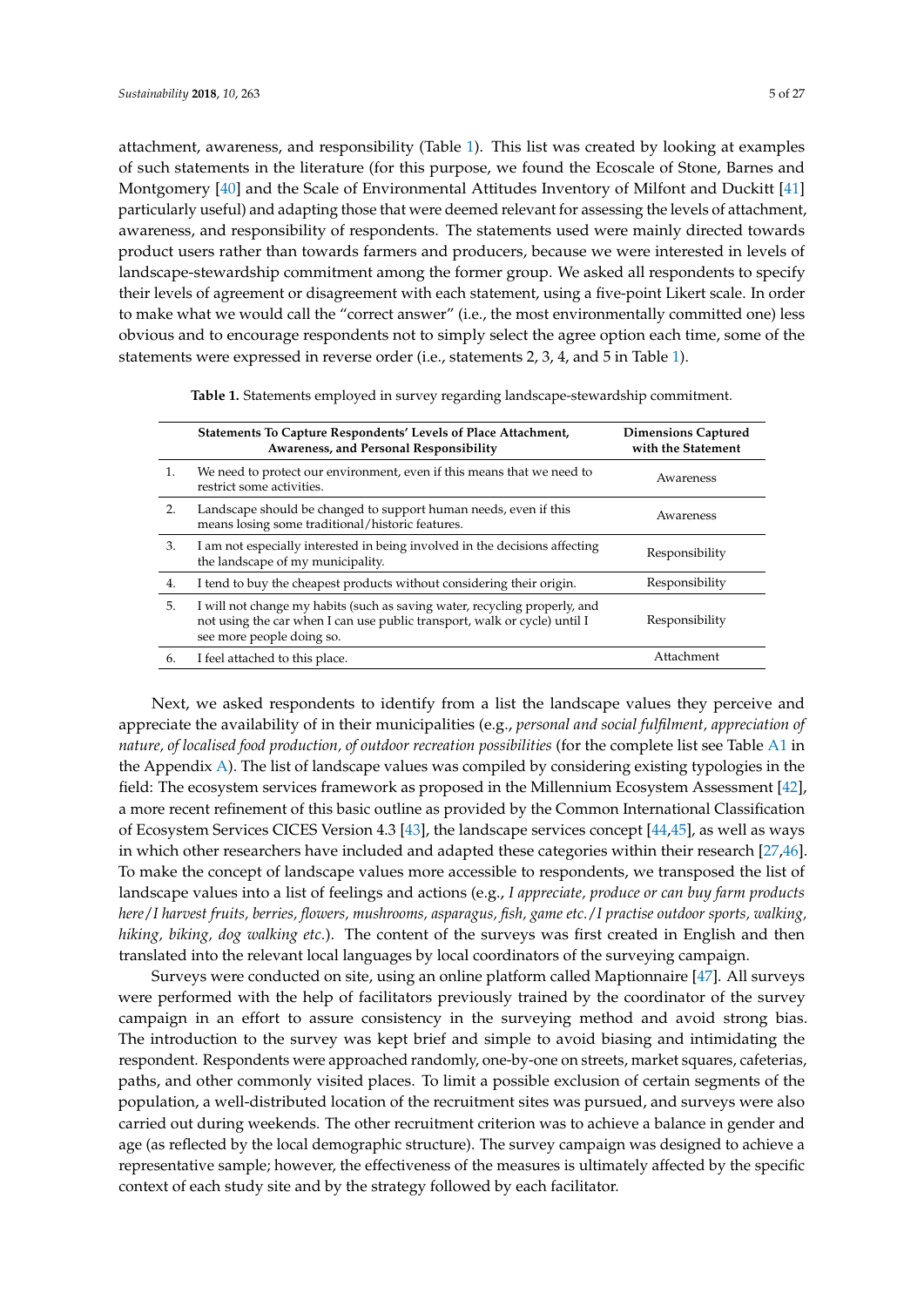## *2.3. Analysis*

We interviewed 870 residents in total and, after cleaning the database, retained 726 for analysis, with the number of respondents per study site being 257 in Colmenar Viejo (35% of the total), 142 in Gera (20%), 138 in Peipsiääre and Alatskivi (19%), 80 in Obersimmental (11%), 72 in Modbury (10%), and 37 in Börje (5%). We performed frequency analysis of respondents' socio-demographic background variables to characterise the sample (see Table [A2](#page-13-0) and Figure [A1](#page-15-0) in the Appendix [A\)](#page-12-1).

To derive levels of attachment, awareness, and responsibility expressed through the survey responses, we grouped the statements (Table [1\)](#page-4-0) and calculated their mean values. For the statements that were expressed in reverse form (2, 3, 4, and 5 in Table [1\)](#page-4-0), we inverted the scores. Respondents were assigned their correspondent level of attachment, awareness, and responsibility (very high, high, medium, low, very low). To see which dimensions (attachment, awareness, responsibility) scored higher among the respondents (research question 1a), we performed frequency analyses and, to study the relationship between the dimensions (research question 1b), we also performed bivariate correlations by applying Spearman's rank correlation coefficient.

We then created contingency tables to analyse relationships between levels of attachment, awareness, and responsibility and perception of landscape values (research question 2). Perception of landscape values was transformed into a binary variable, where  $0 =$  landscape value not perceived and  $1 =$  landscape value perceived by the respondent. A Chi square test of association was used to reveal statistically significant relationships.

To identify underlying patterns in the data with regard to combination of levels of attachment, awareness, and responsibility and the socio-demographic characteristics of the respondents (research question 3), we carried out factor analysis using principal component analysis as the extraction method and a polychoric correlation coefficient. Cronbach's alpha was applied to test the internal consistency within value measures, and varimax rotation helped us to find the best fit between the variables and the factors. Observations with not-answered questions were removed, and all variables were transformed into numerical variables for the analysis (Table [A3](#page-14-0) in the Appendix [A\)](#page-12-1), which was performed for the whole sample and then study site by study site to identify differences between the European contexts.

## **3. Results**

## *3.1. Levels of Place Attachment, Awareness, and Ascription of Personal Responsibility (Frequency-Analysis Results)*

Respondents from all study sites exhibited high or very high levels of place attachment, especially in Lesvos (77% having very high levels), followed by Modbury (63%) and Obersimmental (56%) (Figure [1\)](#page-6-0). Most respondents in most study sites exhibited high or very high levels of awareness regarding consequences of landscape alteration (80% of the respondents in the average for all sites), though this was generally higher in relation to nature preservation than to cultural heritage protection (Figure [A2](#page-16-0) in Appendix [A\)](#page-12-1). Meanwhile, levels of responsibility varied among study sites. Obersimmental, Börje, and Modbury presented the highest percentages of respondents exhibiting very high levels of responsibility (46 to 49% of the respondents), whereas Peipsiääre and Alatskivi had the lowest (13%). The three statements that are related to the level of responsibility indicated different levels of agreement among respondents (see Figure [A3](#page-17-0) in Appendix [A\)](#page-12-1). The statement *I will not change my [unsustainable] habits until I see more people doing so* generated the strongest levels of disagreement in all sites, though in Peipsiääre and Alatskivi the percentage of respondents that strongly disagreed (15%) was much lower than the average (36%). The statement *I am not especially interested in taking part in the decisions that affect the landscape of my municipality* generated the highest percentages of respondents that disagreed or strongly disagreed in Modbury, Börje, and Obersimmental (all above 60%). The statement *I tend to buy the cheapest products without considering their origin* resulted in the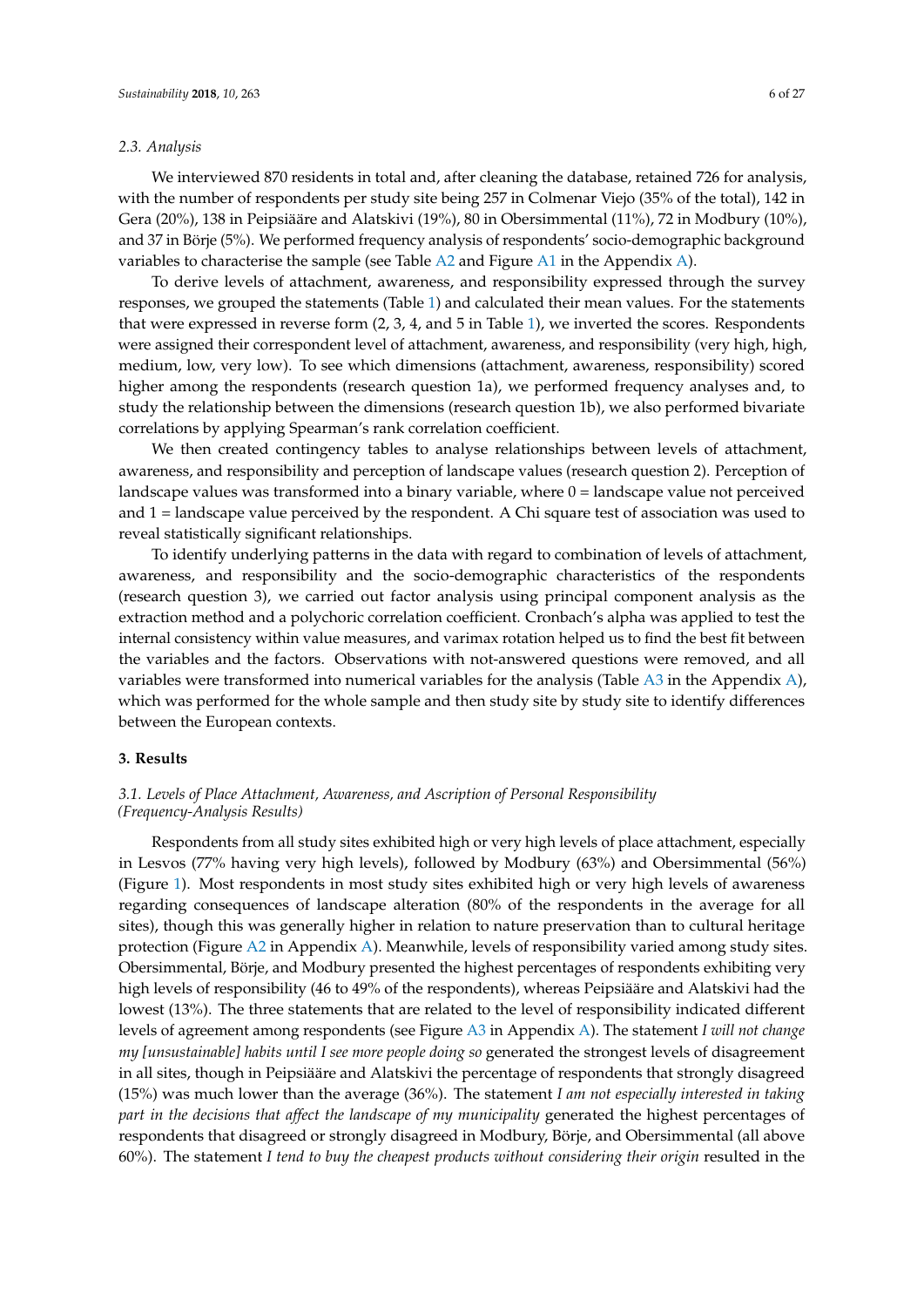greatest differences between study sites, with Börje and Obersimmental showing by far the highest percentages of strong disagreement. *Sustainability* **2018**, *10*, x FOR PEER REVIEW 7 of 27

<span id="page-6-0"></span>

**Figure 1.** Percentage of respondents that fell in each level of place attachment, awareness, and personal responsibility in each study site.

#### *Responsibility (Bivariate Correlation Analysis Results) 3.2. Relationship between the Levels of Place Attachment, Awareness, and Ascription of Personal Responsibility*  $T_{\text{t}}$  and  $T_{\text{t}}$  and responsibility (Table 2),  $T_{\text{t}}$ *(Bivariate Correlation Analysis Results)*

The correlation coefficient was the highest between awareness and responsibility (Table [2\)](#page-6-1), showing moderate relationships in most sites (except in Obersimmental and Peipsiääre and Alatskivi **Table 2.** Spearman's rank correlation coefficient between levels of place attachment, awareness, and where the correlation coefficient was weak) (see Table [A4](#page-18-0) in Appendix [A\)](#page-12-1).

<span id="page-6-1"></span>**Table 2.** Spearman's rank correlation coefficient between levels of place attachment, awareness, and  $\frac{1}{2}$   $\frac{1}{2}$   $\frac{1}{2}$   $\frac{1}{2}$   $\frac{1}{2}$  and correlation coefficients are strong when  $\geq 0.5$ , moderate when from  $\geq 0.3$  to **All Study Sites Together (***n* **= 660) Awareness Responsibility** <0.5, and weak when <0.3 [\[48\]](#page-26-0). \* *P* < 0.05 \*\* *P* < 0.01 \*\*\* *P* < 0.001.

| All Study Sites Together ( $n = 660$ )    | Awareness              | Responsibility |
|-------------------------------------------|------------------------|----------------|
| Awareness<br>Responsibility<br>Attachment | $0.345***$<br>$0.083*$ | $0.146$ ***    |
|                                           |                        |                |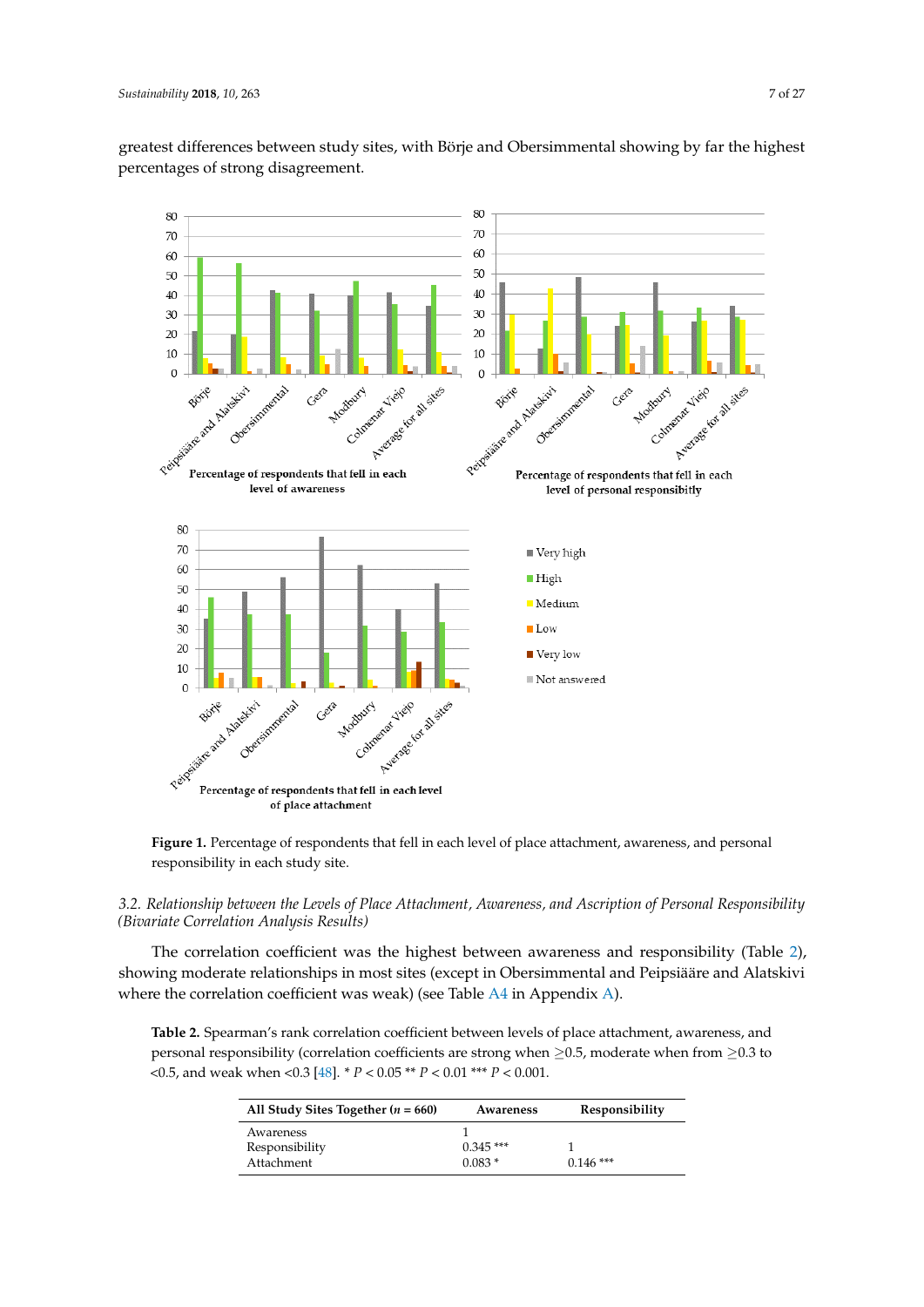The correlation analysis between the statements (reversed statements with inverted scores) presented a moderate correlation coefficient between *I feel attached to this place* and the *statement I am not especially interested in being involved in the decisions affecting the landscape of my municipality*. This correlation was moderate in Modbury and Börje, and weak in Colmenar Viejo (see Table [A5](#page-21-0) in Appendix [A\)](#page-12-1).

## *3.3. Landscape Values and Their Connection with the Levels of Place Attachment, Awareness, and Ascription of Personal Responsibility (Contingency Tables Results)*

We found higher levels of awareness in respondents that perceived values in the landscape connected to personal fulfilment ( $p \leq 0.001$ ) and existence ( $p \leq 0.05$ ) (Table [3\)](#page-7-0). Higher levels of responsibility were connected to perception of values linked to personal fulfilment ( $p \leq 0.001$ ), existence ( $p \leq 0.001$ ), cultural heritage ( $p \leq 0.01$ ), and outdoor recreation ( $p \leq 0.01$ ). This was also the case with the appreciation of values connected to regulating ecosystem services ( $p \leq 0.05$ ), nature ( $p \leq 0.05$ ), harvesting possibilities ( $p \leq 0.05$ ), and landscape beauty ( $p \leq 0.05$ ). Meanwhile, higher levels of attachment were connected to appreciation of cultural heritage ( $p \leq 0.001$ ), beauty ( $p \leq 0.001$ ), possibilities for social fulfilment ( $p \leq 0.001$ ), harvesting possibilities ( $p \leq 0.001$ ), and existence  $(p \leq 0.01)$ .

<span id="page-7-0"></span>**Table 3.** Statistically significant relationships between awareness, personal responsibility, and place attachment and perception of landscape values, where perception of a landscape value is always related to a higher level of awareness, responsibility, or attachment (for more detailed information, see Table [A6](#page-21-1) in the Appendix [A\)](#page-12-1). *P* values represented as: \*  $P \le 0.05$ , \*\*  $P \le 0.01$ , \*\*\*  $P \le 0.001$ .

| $X^2$ Value (df 5)<br>All Study Sites Together ( $n = 726$ ) | Levels of<br>Awareness | Levels of<br>Responsibility | Levels of<br>Attachment |
|--------------------------------------------------------------|------------------------|-----------------------------|-------------------------|
| Personal fulfilment                                          | $20.87***$             | $37.37$ ***                 |                         |
| Appreciation of existence of landscape                       | $12.62*$               | 28.78 ***                   | $14.84**$               |
| Social fulfilment                                            |                        |                             | $20.77***$              |
| Appreciation of cultural heritage                            |                        | $16.85**$                   | $22.29***$              |
| Appreciation of beauty                                       |                        | $11.59*$                    | $22.08***$              |
| Appreciation of regulating ecosystem services                |                        | $13.43*$                    |                         |
| Appreciation of nature                                       |                        | $13.33*$                    |                         |
| Appreciation of localised food production                    |                        |                             |                         |
| Appreciation of harvesting possibilities                     |                        | $12.62*$                    | $30.54$ ***             |
| Appreciation of outdoor recreation possibilities             |                        | 15.98 **                    |                         |

*3.4. Underlying Patterns from Combination of the Socio-Demographic Characteristics of Respondents and Their Levels of Place Attachment, Awareness, and Ascription of Personal Responsibility (Factor-Analysis Results)*

The factor analysis for all study sites together revealed well-defined patterns of relationships from combination of levels of attachment, awareness, and responsibility with respondents' socio-demographic background variables (age, education, occupation, income, knowledge of area, years living in area, antecedents from area, land owned in area: see first column in Table [4\)](#page-8-0), with two factors explaining 45% of the variance. One factor brought together attachment and the socio-demographic variables that are connected to the respondent's relation to the area (knowledge of area, years living in area, antecedents from area, land owned in area) (Cronbach's alpha 0.731), whereas the other factor combined awareness and responsibility with the variables of education, income levels (Cronbach's alpha 0.591), and occupation (when included in the analysis, Cronbach's alpha 0.563, see Table  $A$ 7 in the Appendix [A\)](#page-12-1).

The frequency analysis revealed some differences between the Northwest European sites (Modbury, Börje, and Obersimmental), the Estonian one, and the Mediterranean ones; therefore, we repeated the factor analysis for these groups of study sites (Table [4\)](#page-8-0). The same pattern was identified, with two factors explaining 41% of the variance in the Northwest European sites, 49% in the Mediterranean sites, and 43% in the Estonian site. In the Estonian case, the variable land ownership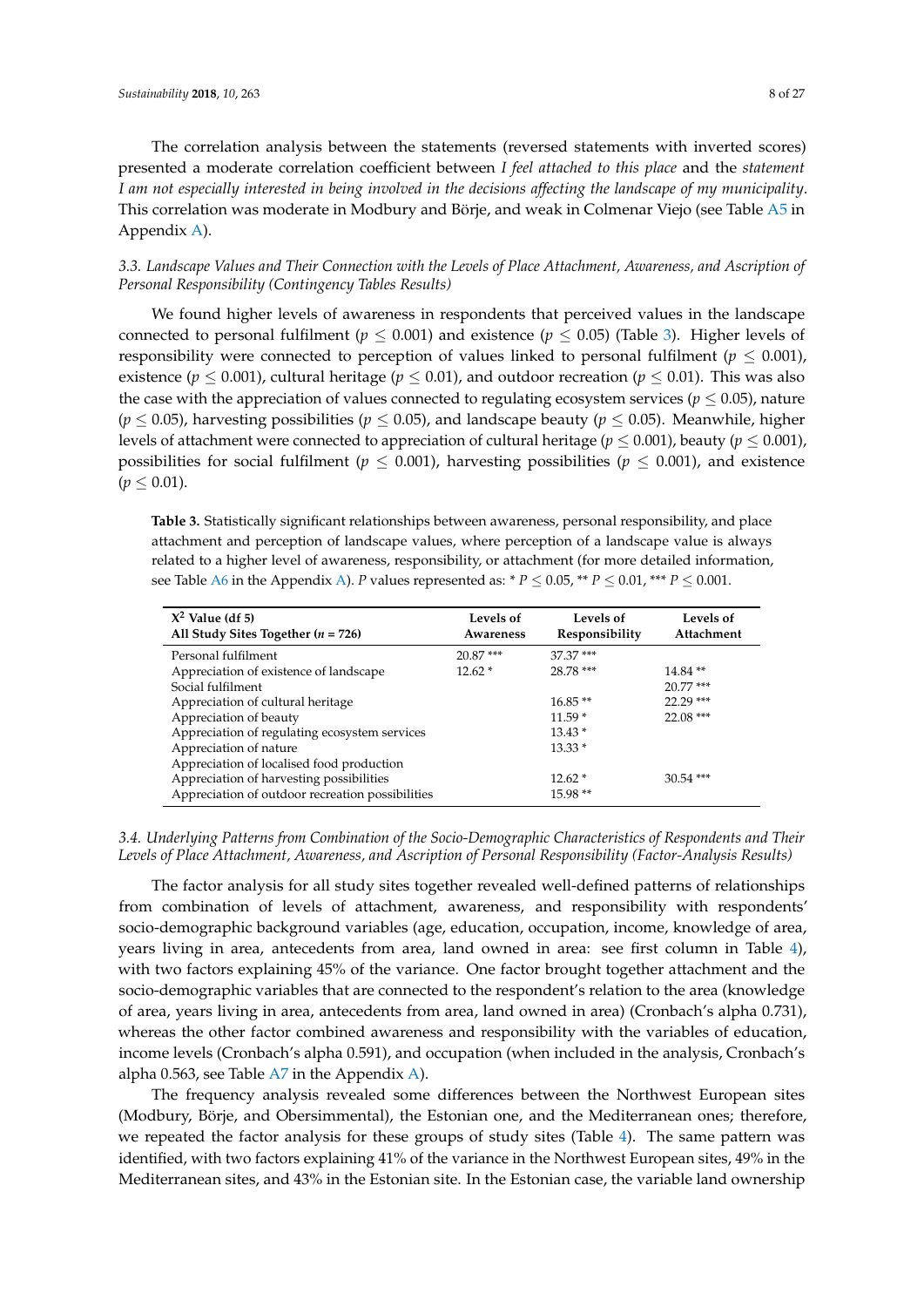was linked to the factors of responsibility and awareness, unlike in the rest of the sites. When only the active population was included in the analysis, we found a negative association between the variables occupation, level of education, and level of income combined with the variable of attachment in the Northwest European sites (see Table [A7](#page-22-0) in the Appendix [A;](#page-12-1) for results of the analysis conducted study site by study site, see Table  $A8$  in the Appendix [A\)](#page-12-1).

<span id="page-8-0"></span>**Table 4.** Results of factor analysis combining levels of place attachment, awareness, and personal responsibility with socio-demographic background variables. Factor loadings of a principal components analysis with varimax rotation for 10 items. Factor loadings < 0.3 were discarded.

|                      |        | <b>All Study Sites</b><br>$(n = 559)$ | <b>Northwest</b><br><b>European Sites</b><br>$(n = 155)$ |        | Mediterranean<br><b>Sites</b><br>$(n = 296)$ |                | Peipsiääre and<br>Alatskivi<br>$(n = 108)$ |          |
|----------------------|--------|---------------------------------------|----------------------------------------------------------|--------|----------------------------------------------|----------------|--------------------------------------------|----------|
| Factor pattern       | F1     | F <sub>2</sub>                        | F1                                                       | F2     | F1                                           | F <sub>2</sub> | F1                                         | F2       |
| Age                  | 0.387  |                                       | 0.404                                                    |        | 0.385                                        |                |                                            |          |
| Education            |        | 0.660                                 |                                                          | 0.684  |                                              | 0.667          |                                            | 0.730    |
| Income               |        | 0.616                                 | $-0.347$                                                 | 0.563  |                                              | 0.528          |                                            | 0.491    |
| Knows area           | 0.711  |                                       | 0.680                                                    |        | 0.719                                        |                | 0.822                                      |          |
| Years living in area | 0.709  |                                       | 0.701                                                    |        | 0.684                                        |                | 0.714                                      |          |
| Antecedents in area  | 0.738  |                                       | 0.698                                                    |        | 0.818                                        |                | 0.676                                      | $-0.335$ |
| Land ownership       | 0.646  |                                       | 0.495                                                    | 0.346  | 0.779                                        |                |                                            | 0.498    |
| Awareness            |        | 0.602                                 |                                                          | 0.497  |                                              | 0.725          |                                            | 0.512    |
| Responsibility       |        | 0.762                                 |                                                          | 0.714  |                                              | 0.713          | $-0.320$                                   | 0.691    |
| Attachment           | 0.686  |                                       | 0.505                                                    |        | 0.748                                        |                | 0.710                                      |          |
| Eigenvalue           | 2.686  | 1.847                                 | 2.420                                                    | 1.663  | 3.097                                        | 1.790          | 2.534                                      | 1.850    |
| Variability (%)      | 26.862 | 18.472                                | 24.197                                                   | 16.626 | 30.967                                       | 17.902         | 25.337                                     | 18.495   |
| Cumulative %         | 26.862 | 45.334                                | 24.197                                                   | 40.823 | 30.967                                       | 48.869         | 25.337                                     | 43.832   |
| Cronbach's alpha     | 0.729  | 0.591                                 | 0.649                                                    | 0.510  | 0.786                                        | 0.581          | 0.630                                      | 0.556    |

## **4. Discussion**

The present study seeks to contribute to the existing research on how commitment towards landscape stewardship can be enhanced, by looking at some dimensions of human–environment interaction at a place-based level. From our literature review, we identified four main dimensions to investigate: perception of landscape values, place attachment, awareness of the adverse consequences human action might have on landscapes, and ascription of personal responsibility. In a cross-site comparison study we looked at different levels of attachment, awareness, and responsibility in six rural and peri-urban areas in Europe and how these levels may be connected to perception of landscape values. We also looked at how attachment, awareness, and responsibility are influenced by socio-cultural context, personal capabilities, and personal relationships with an area. The outcomes of this analysis are presented below. Our results may inform policy, management, educational, and awareness-raising strategies that seek to enhance commitment towards landscape stewardship among local populations.

#### *4.1. A Shared Concern for the Environment and the Unarticulated Importance of Cultural Heritage*

In all of the geographical contexts studied, respondents exhibited very high levels of awareness about and concern for the environment, but concern for preservation of cultural heritage did not seem nearly as strong. This could be seen as revealing shared agreement among respondents that human progress should be attuned to safeguarding the environmental values of places but not necessarily their cultural values. However, in a previous study analysing the places where these same respondents located the greatest amount of landscape values [\[27\]](#page-25-2), we found that cultural heritage played a very important role and that the percentage of respondents perceiving values connected to culture in their local landscape was slightly higher than those associated with nature (see García-Martín et al. [\[27\]](#page-25-2)). To us, this highlights the importance of landscape hermeneutics, which proposes that to ascribe meaning to cultural experiences this meaning has to be articulated [\[49,](#page-26-1)[50\]](#page-26-2). There is a strong and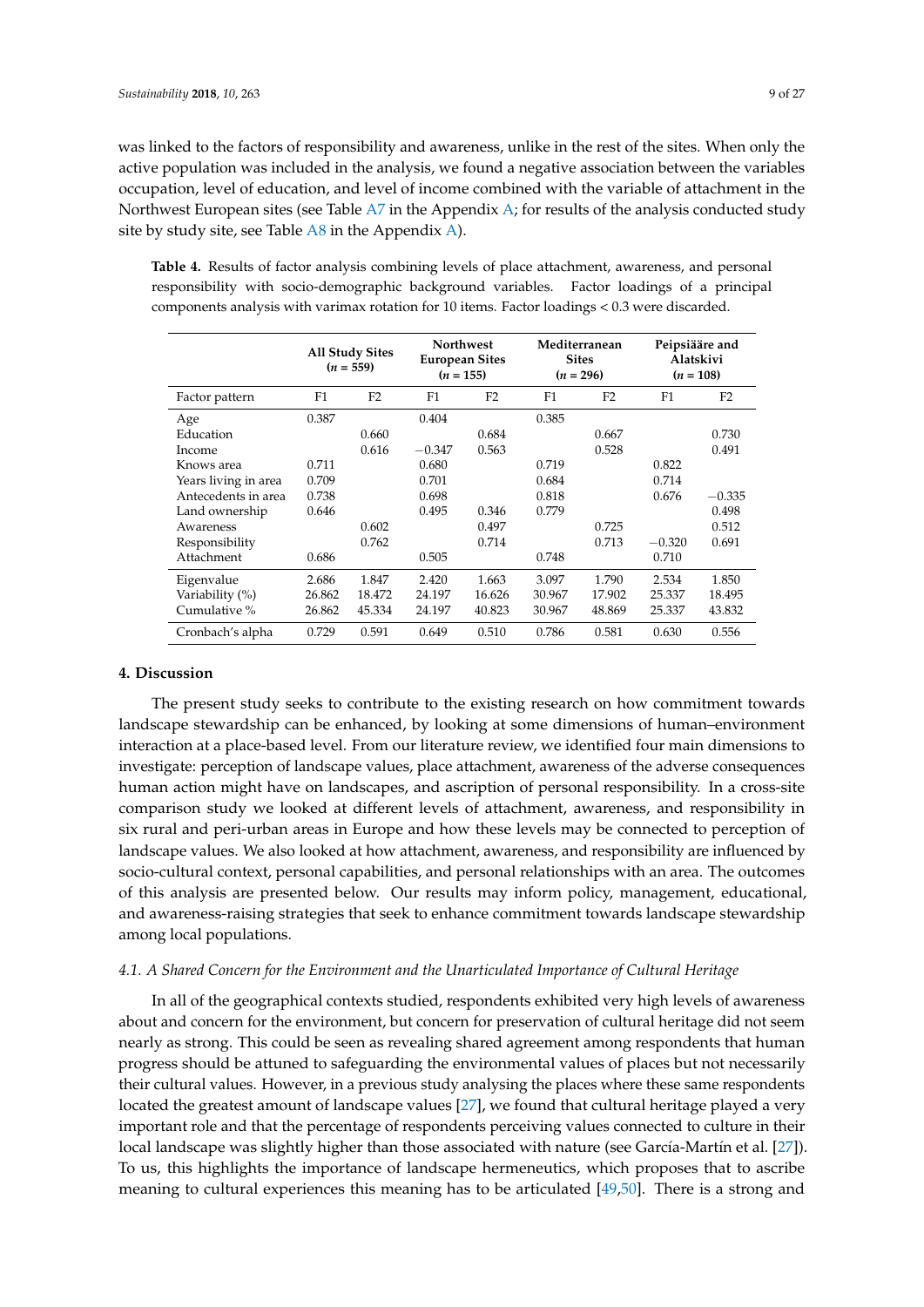commonly accepted narrative worldwide about the need to preserve nature and biodiversity from the threats that human action subjects them to—now heightened by the immediacy of climate change. Meanwhile, cultural-heritage narratives are generally focused on recreation and tourism revenues, but its importance for building sense of place and belonging for communities and being a source of mutual understanding and local traditional ecological knowledge do not appear to be so well understood [\[49\]](#page-26-1). Another reason might be a lower degree of consciousness about the threats that the ongoing dynamics might pose for the preservation of cultural heritage. We also found differences between study sites which might be connected to different narratives about the roles that cultural heritage plays in societal well-being.

A possible methodological bias to take into account here is that more spatially explicit statements could have reduced the difference between levels of concern towards nature and cultural heritage as, in abstract terms, cultural heritage may not be considered so worthwhile protecting whereas, at a spatially specific level, it may be seen as supporting fundamental meanings and landscape values.

## *4.2. From Awareness to Ascription of Personal Responsibility: the Role of Personal Capabilities and Socio-Cultural Context*

The positive correlation that we found between levels of awareness and responsibility agree with psychosocial models—namely, the Norm Activation Model [\[22\]](#page-24-21) and the Belief, Norm and Value theory [\[36](#page-25-11)[,37\]](#page-25-12)—that use these concepts in combination to explain mechanisms that can lead to pro-environmental behaviours. However, in our sample the very high levels of awareness were not consistent with the more moderate levels of responsibility found. A methodological consideration here is that the statements connected to awareness were expressed in more abstract terms (the focus is on humanity) than those connected to responsibility (the focus is on the self), which is likely to make the first group of statements easier to strongly agree with, as the respondent is not confronted with the "specifics of the environmental action"  $[38]$  (p. 102).

Well-studied reasons for limited ascription of personal responsibility include barriers posed by structural constraints and personal capabilities [\[37](#page-25-12)[,38\]](#page-25-13). Our results show that higher levels of responsibility appear to be associated with higher levels of income, education, and qualification. These findings are in line with other studies that highlight the importance of economic capabilities [\[38\]](#page-25-13) and education [\[11](#page-24-10)[,21\]](#page-24-20) to explain individual behaviour.

We take the different levels of responsibility among the study sites as evidence of structural constrains connected to the specific socio-cultural contexts. Based on this assumption, we suggest that the higher levels of disagreement with the statement *I am not especially interested in taking part in decisions that affect the landscape of my municipality* in the Northwest European sites (i.e., Modbury, Börje, and Obersimmental) are connected to higher levels of trust in existing institutions, governance structures, and society overall as well as in respondents' personal capacities to make appropriate decisions than in the Estonian and Mediterranean cases. The same applies to responses to the statement *I tend to buy the cheapest products without considering their origin*, as disagreement here was also stronger in the Northwest European sites, where higher income levels, better access to green products [\[11](#page-24-10)[,25\]](#page-25-0), and stronger social pressure [\[38](#page-25-13)[,51\]](#page-26-3) make the intention to buy local and organic products more likely. Respondents in Gera also showed very high levels of disagreement with this statement, however, which might be explained by a good traditional network for local product distribution and a particularly strong emotional place attachment there. The socio-cultural context might also be the reason why landownership in the Northwest European and Estonian sites was mainly connected to higher levels of responsibility, whereas in the Mediterranean sites it was more connected to higher levels of place attachment. However, these are all conjectures that need to be further studied taking into account the particularities of each site.

Also linked to socio-cultural structural constraints, we believe, the Estonian site exhibited the lowest levels of responsibility and was the site with the lowest percentage of respondents that strongly disagreed with the statement *I will not change my (unsustainable) habits until I see more people doing*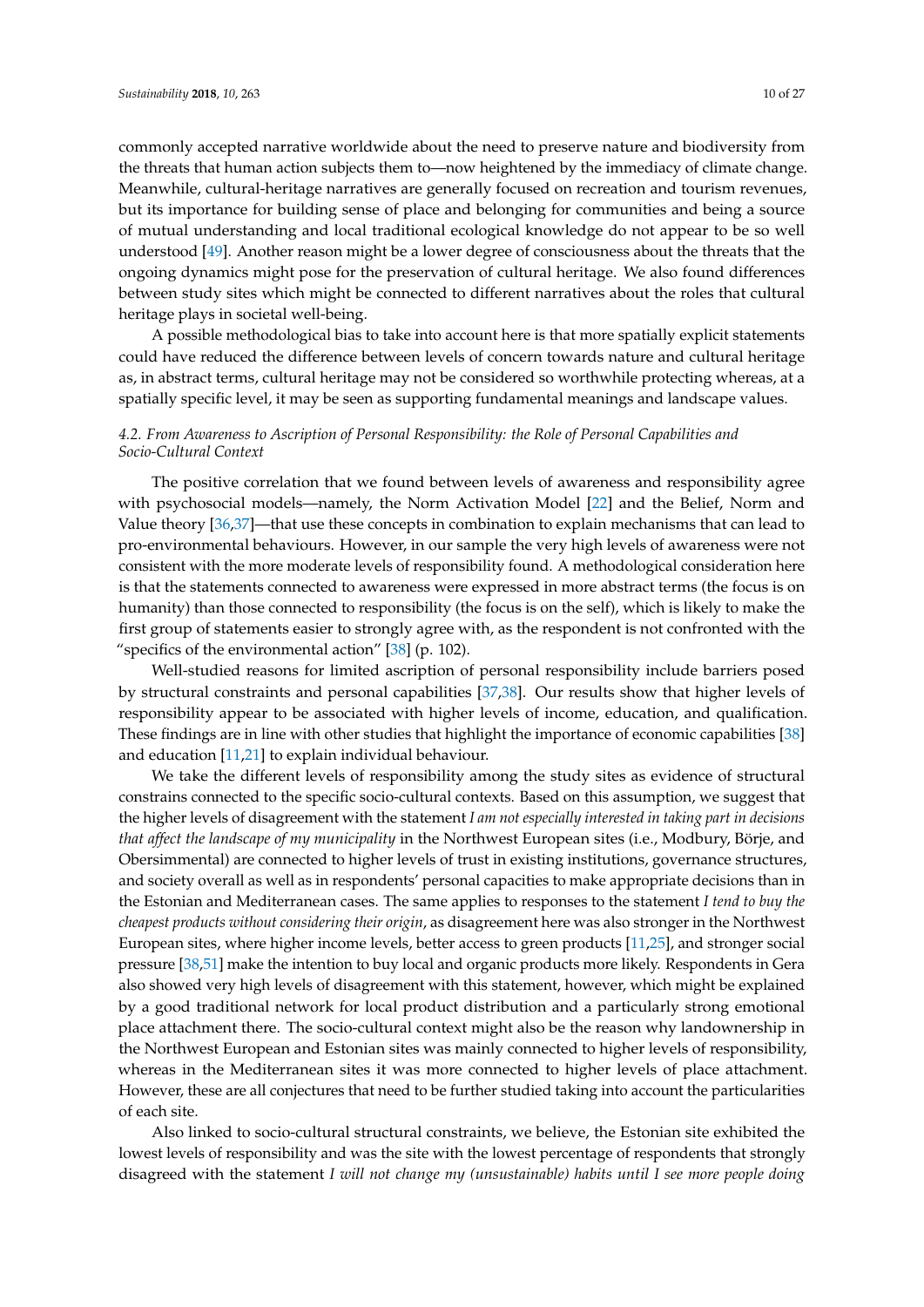*so*. This could be linked to its communist past, as some authors claim that in collectivistic cultures, as opposed to individualistic ones, individuals show lower levels of perceived behavioural control and, therefore, their attitudes towards the environment are less likely to turn into an "intention to behave environmentally" [\[38\]](#page-25-13) (p. 102). This can also be connected to the concept of diffused responsibility, where individuals transfer their personal responsibility to society in general [\[35\]](#page-25-10).

## *4.3. The Contested Role of Place Attachment and the Importance of Universalism*

From the results of our study, the role of place attachment for enhancing commitment towards landscape stewardship remains unclear, especially as our correlation analysis did not indicate significant linkages between this dimension and those of awareness and responsibility. However, place attachment did appear to be significantly associated with willingness to be involved in decisions that affect the local landscape (at least in three of the six study sites: Modbury, Börje, and Colmenar Viejo), which is the only statement that was explicitly linked to respondents' area of residence. In hindsight, we now consider that this lack of evidence regarding a connection between place attachment and the other dimensions might have been due to methodological bias, caused by our lack of more spatially explicit statements representing the dimensions of awareness and responsibility. Nonetheless, beyond this possible methodological bias, and even though place attachment is generally considered to have a positive influence on pro-environmental behaviours (e.g., Halpenny [\[52\]](#page-26-4), Kaltenborn [\[53\]](#page-26-5), Walker and Ryan [\[54\]](#page-26-6)), some authors have queried this connection. Lewicka [\[55\]](#page-26-7), for example, has provided a list of studies where place attachment did not necessarily appear to contribute towards sustainable behaviours and Masterson et al. [\[16\]](#page-24-15) have reviewed the role of place attachment in sustainability sciences, highlighting that it is not necessarily attachment to a place what makes people engage in sustainable behaviours but rather the meanings that they assign to the place.

In all of the geographic contexts investigated, levels of attachment were higher among respondents who had been living longer in the targeted areas, had antecedents from the area, and knew it better. This is in line with the findings of Raymond et al. [\[20\]](#page-24-19) (p. 425), who highlighted the role of "past action and experience in place" for attachment and identity building. However, this sector of the sample population did not necessarily exhibit the highest levels of awareness or responsibility. In fact, in the Northwest European sites, respondents with higher levels of education, income, and qualification exhibited lower levels of place attachment but higher levels of awareness and responsibility. A possible explanation here is that people with higher incomes and educational levels have a greater capacity to move geographically and, therefore, have a lower level of dependence on a specific place [\[55\]](#page-26-7). These findings are in line with the results from Lewicka [\[55\]](#page-26-7), who contrasted the role of place attachment versus the role of education for civic activity, with the latter being a more reliable predictor of sustainable behaviour. Among the group of respondents where attachment is not so relevant but the levels of awareness and responsibility are high, the capacity to adapt and a better education where universalism values are thought -i.e., "understanding, appreciation, tolerance, and protection for the welfare of all people and for nature" [\[56\]](#page-26-8) (p. 2) might be behind the disposition to change one's own behaviour for the common well-being [\[57\]](#page-26-9).

## *4.4. Perception of Landscape Values and its Connection to Place Attachment, Awareness, and Personal Responsibility*

Our contingency tables indicate that levels of attachment, awareness, and responsibility increase with perception of landscape values, underscoring how experiential engagement with the landscape [\[11,](#page-24-10)[30\]](#page-25-5) and ascription of meaning to one's local place [\[16\]](#page-24-15) can contribute to commitment towards landscape stewardship [\[15\]](#page-24-14).

Landscape values connected to dimensions of a place that require experiential knowledge of it, such as harvesting possibilities and regulating ecosystem services, were connected to higher levels of responsibility, in line with Dorninger et al. [\[7\]](#page-24-6). In a previous study [\[27\]](#page-25-2), we found that appreciation of harvesting possibilities seems to be linked to having antecedents in the area. Combination of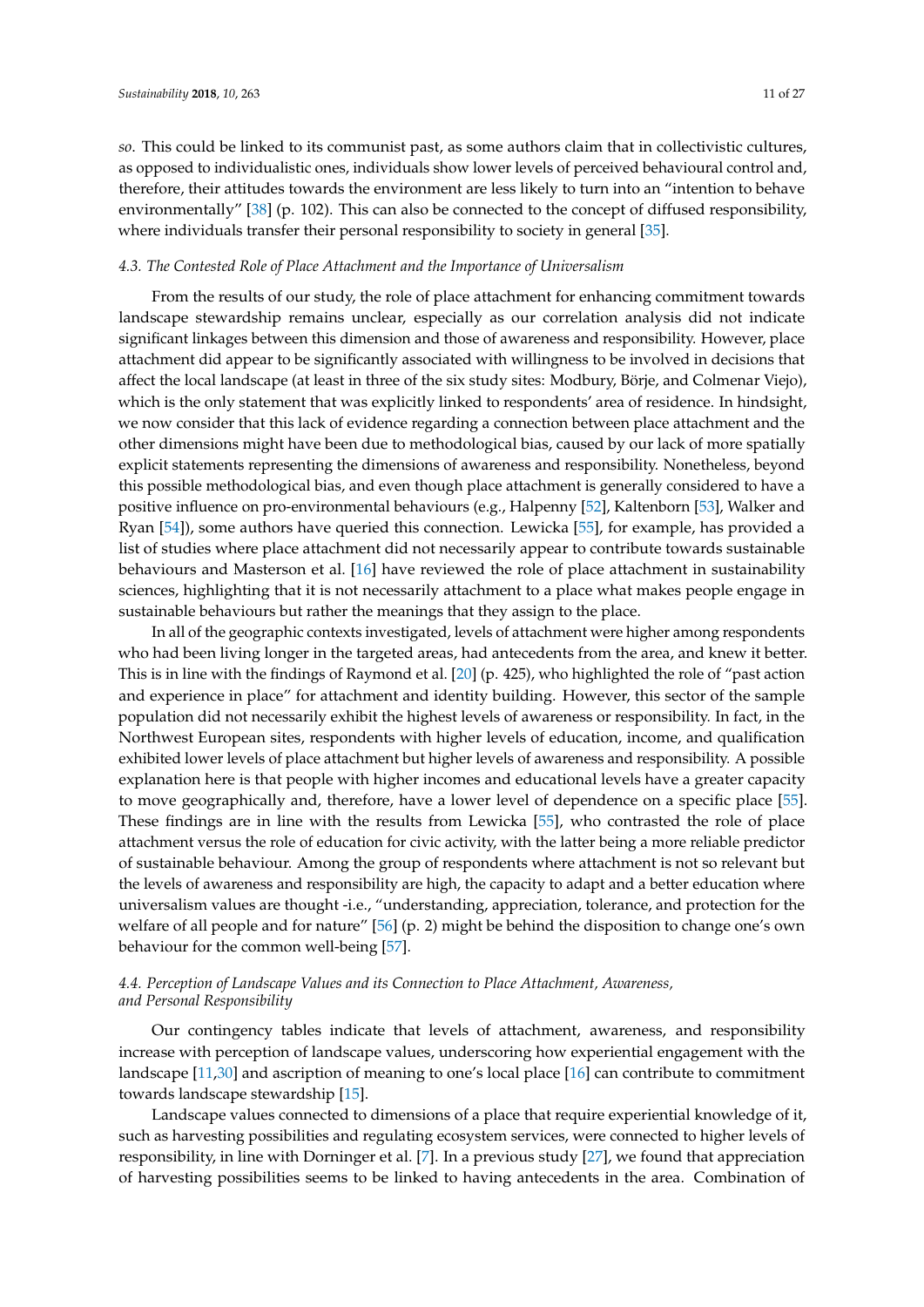these findings indicates the importance of oral transmission (e.g., regarding harvesting practices) and experiential knowledge for ascription of personal responsibility, as especially the latter helps people understand how their actions might impact the landscape and, therefore, tends to bridge the gap between environmental concern and actual commitment towards the preservation of perceived landscape values [\[28](#page-25-3)[,58\]](#page-26-10).

Perception of landscape values connected to culture, social interaction, and aesthetics was associated with stronger attachment and responsibility among respondents. In a previous study [\[27\]](#page-25-2), we observed how such values tend to be perceived collectively and are shared among different local actors. These shared values tend to facilitate mutual understanding and cooperation, becoming especially relevant for landscape stewardship, as it greatly relies on collaboration and communication within a local community for land management activities [\[59\]](#page-26-11). Yet, values that are perceived more individually, such as appreciation of a landscape's existence or gaining personal fulfilment from it, also seem to play an important role, as they were strongly associated with higher levels of awareness and responsibility in our study.

## *4.5. Implications for Landscape Stewardship Enhancement in Europe*

To conclude this research, we present a series of general recommendations to foster landscape stewardship in Europe derived from the results of this study and the literature. To improve landscape stewardship, the particularities of each place need to be carefully considered and the recommendations adapted accordingly.

Based on the premise that respondents who experientially engage with their local landscape in different ways tend to also exhibit higher levels of place attachment, awareness, and personal responsibility, we propose the following measures derived from the literature:

- Land management should aim for multifunctional landscapes, where a broad spectrum of actors can engage and connect with a variety of landscape values [\[32\]](#page-25-7). Public participation could enable the distinguishing of a diversity of functions that landscapes can provide, and how they are valued by different actors, in order to inform land management and landscape stewardship engagement strategies [\[26\]](#page-25-1).
- Experiential engagement with landscapes should be fostered by, for example, making them more accessible, taking school classes outdoors—direct learning from nature enhances sustainable attitudes and behaviours according to Duerden and Witt [\[60\]](#page-26-12)—and providing opportunities for engaging in voluntary landscape-care activities.
- Local knowledge regarding how landscape values can be maintained (e.g., how to collect mushrooms or preserve dry-stone walls) and what kinds of actions might damage them needs to be contested, preserved, and made accessible to subsequent generations. Local knowledge can provide sources of information derived from centuries of direct contact with and adaptive learning from nature.
- Considering that levels of responsibility appear to be connected to an individual's level of education and income and to the overall socio-cultural context, the following measures stemming from our current study may help foster commitment towards landscape stewardship:
- Environmental and civic education need to be accessible to everybody (from grade school to university). The potential impact of education and social classes on pro-environmental behaviour was already known in the 1980s [\[61](#page-26-13)[,62\]](#page-26-14); yet, almost four decades later, environmental education has still not been made universal.
- Affordable landscape-stewardship commitment options should be offered to all income levels and socio-cultural contexts. Middlemiss [\[25\]](#page-25-0) uses the concept of environmental justice to highlight how structural constraints affect the ability of individuals to act on feelings of personal responsibility, and that these structural barriers could be lifted by competent institutions. In the same way that we could argue that everyone has a responsibility to act towards preserving multiple landscape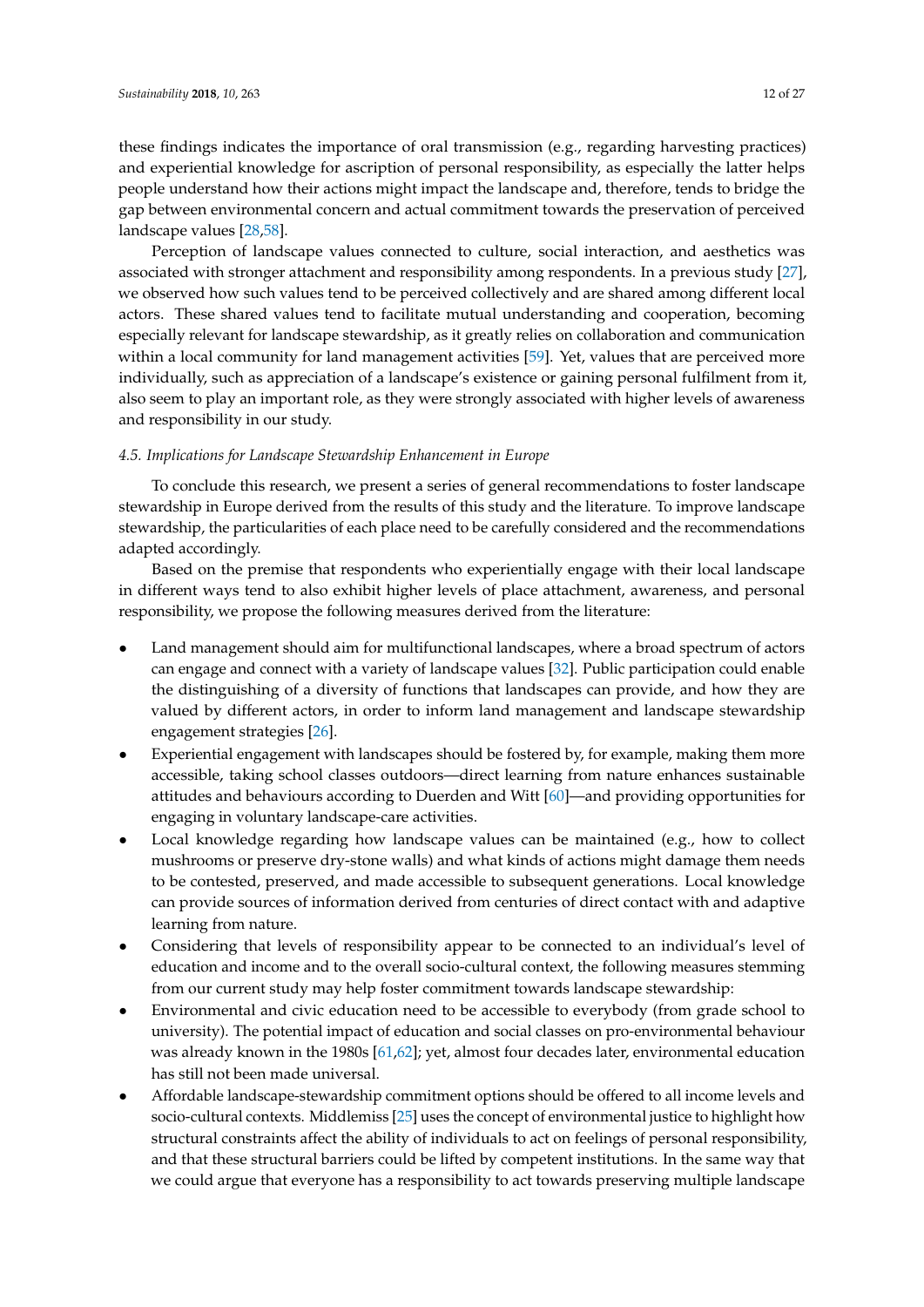functions, we could also agree that there must be a right for each person to have the capacity to behave in a way that preserves the landscape values upon which their well-being rests.

It is commonly agreed that place attachment contributes towards landscape stewardship commitment. However, while we do not necessarily think place attachment is required for landscape stewardship, we do think that place meaning [\[16\]](#page-24-15) and universal values such as tolerance, societal concern, and protecting nature (following Schwartz [\[63\]](#page-26-15)) need to be reinforced to counteract possible alienation from local environments and communities in current and future generations. Therefore, to foster landscape stewardship such values should be instilled during the early stages of education. Promoting universal values that can lead to awareness and personal responsibility requires concrete knowledge and action strategies to achieve abstract and global sustainability goals [\[21\]](#page-24-20).

**Acknowledgments:** Our research received funding from the European Community's Seventh Framework Program, under Grant Agreement No. 603447 (Project HERCULES), and contributes to the Programme on Ecosystem Change and Society [\(www.pecs-science.org\)](www.pecs-science.org) and the Global Land Programme [\(https://glp.earth/\)](https://glp.earth/). We thank all the respondents who participated in the survey as well as the study-site coordinators and facilitators of the survey campaign: Thanasis Kizos, Anu Printsmann, Matthias Müller, Kim von Hackwitz, Karl-Heinz Gaudry, Rubén Hernandez Romero, Dominica Williamson, Zoe Lane, Natalie Kaiser, Thomas Balatsos, Eftichia Kappa, Eirini Pavlou, Elisavet Bourgia, Iliana Christia, Alexandros Tzimos, and Viðar Örn. We also thank Christopher T. Hank for the thorough proof-reading. We also acknowledge the important contributions made by Matilde Silvia Schirru. Finally, we are very grateful to the reviewers for their suggestions that have improved this manuscript.

**Author Contributions:** María García-Martín, Tobias Plieninger, and Claudia Bieling contributed to the conception and design of the study. María García-Martín analyzed the data and drafted the article. Tobias Plieninger and Claudia Bieling revised the article critically for important intellectual content.

**Conflicts of Interest:** The authors declare no conflict of interest. The founding sponsors had no role in the design of the study; in the collection, analyses, or interpretation of data; in the writing of the manuscript, and in the decision to publish the results.

## <span id="page-12-1"></span><span id="page-12-0"></span>**Appendix A**

| Landscape Value                                                        | <b>Translation into Landscape Actions and Feelings</b><br>(as Presented in the Survey)                    |  |  |  |  |  |
|------------------------------------------------------------------------|-----------------------------------------------------------------------------------------------------------|--|--|--|--|--|
| Appreciation of nature, biodiversity, wildlife                         | I appreciate the plants, animals, ecosystems etc.                                                         |  |  |  |  |  |
| Appreciation of localised food production                              | I appreciate, produce or can buy farm products here                                                       |  |  |  |  |  |
| Appreciation of harvesting possibilities                               | I harvest fruits, berries, flowers, mushrooms,<br>asparagus, fish, game etc.                              |  |  |  |  |  |
| Appreciation of regulating ecosystem services:<br>Climate, water, soil | I appreciate the environmental capacity to produce,<br>preserve, clean, and renew air, soil, and/or water |  |  |  |  |  |
| Appreciation of outdoor recreation                                     | I practise outdoor sports, walking, hiking, biking,<br>dog walking etc.                                   |  |  |  |  |  |
| Aesthetic values, scenery                                              | I enjoy seeing this beautiful landscape or landmark                                                       |  |  |  |  |  |
| Appreciation of the cultural heritage, history,<br>local memory        | I appreciate the local culture, cultural heritage<br>or history                                           |  |  |  |  |  |
| Sense of place, local identity, personal fulfilment                    | I am inspired by feelings, new thoughts, religious or<br>spiritual meanings etc.                          |  |  |  |  |  |
| Social well-being, social fulfilment                                   | I spend time together with other people                                                                   |  |  |  |  |  |
| Existential/Altruistic values                                          | I appreciate this place just for its existence regardless<br>of benefits for me or others                 |  |  |  |  |  |

**Table A1.** List of landscape values and associated actions and feelings presented in the survey.

Source: García-Martín et al. [\[27\]](#page-25-2).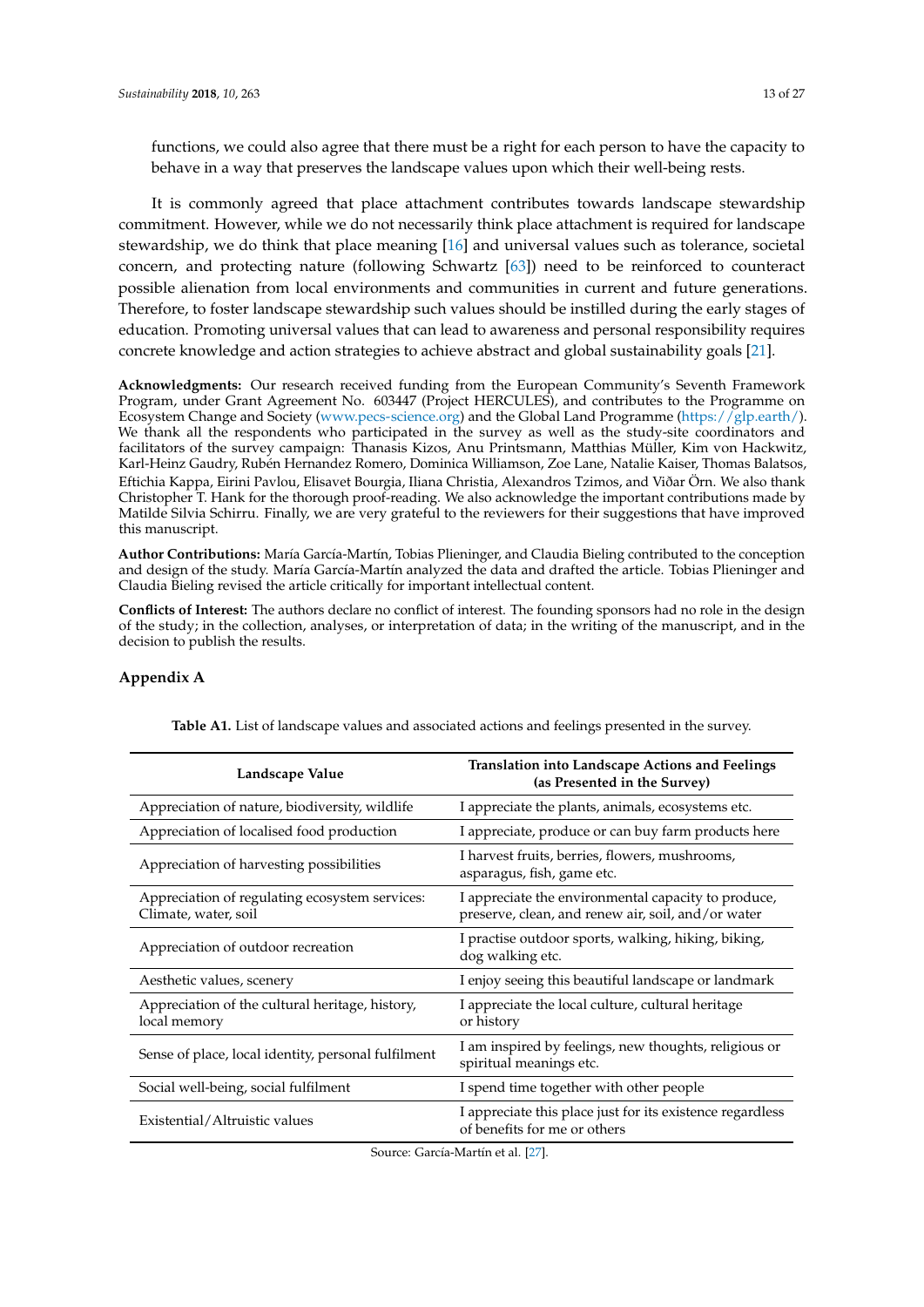<span id="page-13-0"></span>

| (%)          | Obersimmental  |                       | <b>Colmenar Viejo</b> |                       | Peipsiääre and<br>Alatskivi |                       | Gera           |                       | Börje          |                       | Modbury        |                       |
|--------------|----------------|-----------------------|-----------------------|-----------------------|-----------------------------|-----------------------|----------------|-----------------------|----------------|-----------------------|----------------|-----------------------|
|              | Sample<br>Pop. | <b>Target</b><br>Pop. | Sample<br>Pop.        | <b>Target</b><br>Pop. | Sample<br>Pop.              | <b>Target</b><br>Pop. | Sample<br>Pop. | <b>Target</b><br>Pop. | Sample<br>Pop. | <b>Target</b><br>Pop. | Sample<br>Pop. | <b>Target</b><br>Pop. |
| Female       |                |                       |                       |                       |                             |                       |                |                       |                |                       |                |                       |
| $15 - 29$    | 9              | 10                    | 20                    | 12                    | 9                           | 8                     | 8              | 7                     | 3              | 12                    | 11             | 9                     |
| $30 - 59$    | 24             | 21                    | 23                    | 29                    | 30                          | 19                    | 20             | 19                    | 38             | 29                    | 31             | 21                    |
| 60-95        | 24             | 18                    | $\mathbf{6}$          | 10                    | 20                          | 24                    | 14             | 23                    | 15             | 9                     | 15             | 19                    |
| Total        | 56             | 50                    | 50                    | 51                    | 59                          | 51                    | 43             | 49                    | 56             | 49                    | 57             | $\rm 48$              |
| Male         |                |                       |                       |                       |                             |                       |                |                       |                |                       |                |                       |
| $15 - 29$    | 11             | 11                    | 16                    | 12                    | $\overline{ }$              | 9                     | 17             | 11                    | 6              | 10                    | 11             | 7                     |
| $30 - 59$    | 13             | 22                    | 23                    | 29                    | 16                          | 24                    | 25             | 21                    | 18             | 30                    | 17             | 23                    |
| 60-95        | 20             | 16                    | 11                    | 8                     | 17                          | 16                    | 15             | 19                    | 21             | 11                    | 15             | 22                    |
| Total        | 44             | 50                    | 50                    | 49                    | 41                          | 49                    | 57             | 51                    | 44             | 51                    | 43             | 52                    |
| <b>Total</b> | 100            | 100                   | 100                   | 100                   | 100                         | 100                   | 100            | 100                   | 100            | 100                   | 100            | 100                   |

**Table A2.** Sample demographic structure and target population per study site.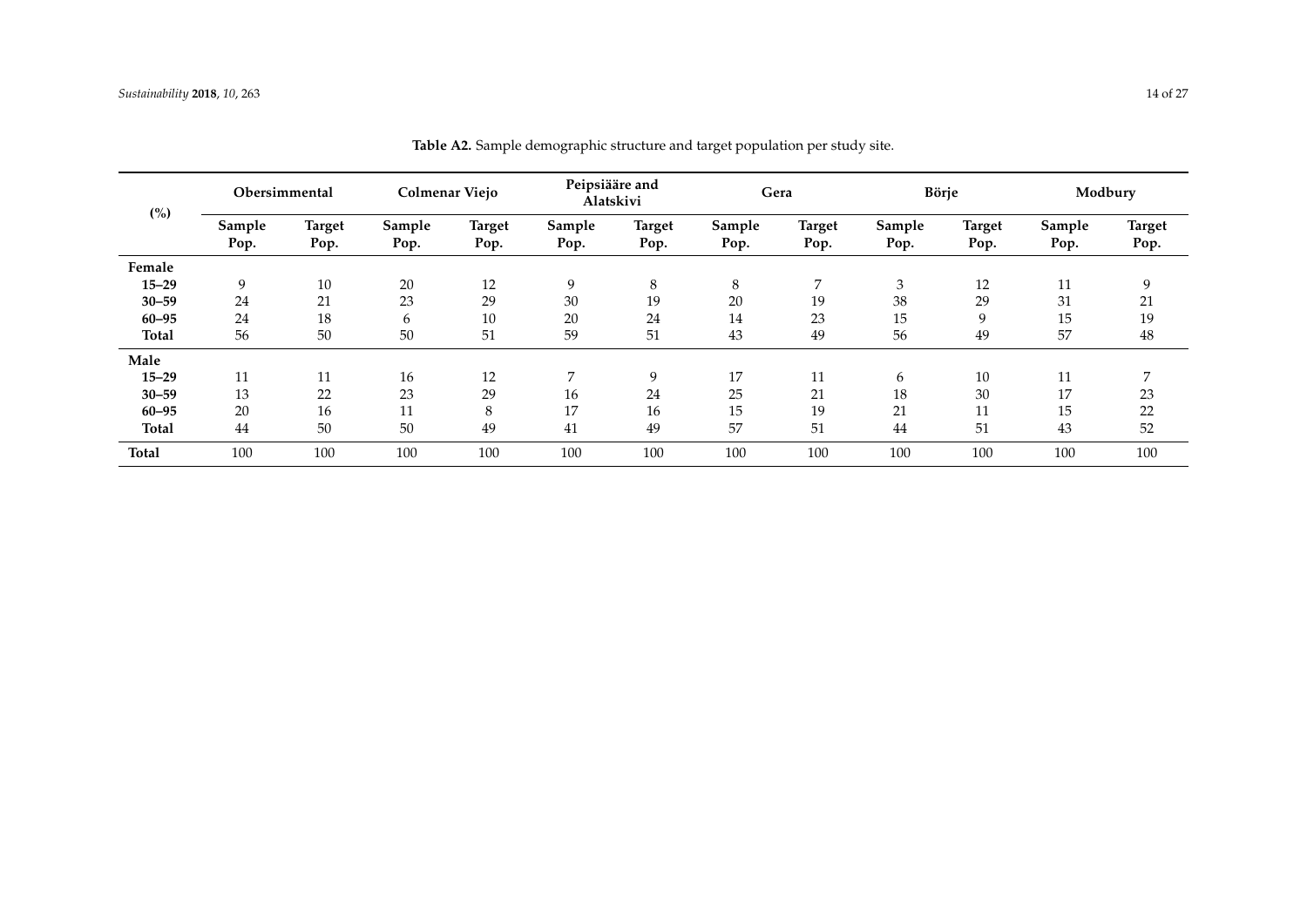| Variables Connected to Respondent's Socio-Demographic Background |              |                                                                    |                                           |                              |                                                             |                               |          |  |  |
|------------------------------------------------------------------|--------------|--------------------------------------------------------------------|-------------------------------------------|------------------------------|-------------------------------------------------------------|-------------------------------|----------|--|--|
| Age                                                              |              | <b>Highest Level of</b><br>Education                               | <b>Economic Sector of</b><br>Occupation * |                              | <b>Level of Income</b><br>(Monthly Household<br>Net Income) |                               |          |  |  |
| $15 - 19$                                                        | 0.25         | no formal<br>education                                             | 0.25                                      | primary                      | 0.25                                                        | Below average                 | $\theta$ |  |  |
| $20 - 29$                                                        | 0.5          | school                                                             | 0.5                                       | secondary                    | 0.5                                                         | Above<br>average              | 1        |  |  |
| $30 - 59$                                                        | 0.75         | vocational<br>training                                             | 0.75                                      | tertiary                     | 0.75                                                        |                               |          |  |  |
| $60 - 95$                                                        | $\mathbf{1}$ | university                                                         | $\mathbf{1}$                              | quaternary                   | 1                                                           |                               |          |  |  |
| Variables Connected to Respondent's Relation to the Area         |              |                                                                    |                                           |                              |                                                             |                               |          |  |  |
| Years Living in<br>the Area                                      |              | <b>Knows the Area</b>                                              |                                           | Antecedents from<br>the Area |                                                             | Land Ownership in<br>the Area |          |  |  |
| less than 1                                                      | 0.25         | extremely<br>poorly                                                | 0.2                                       | No                           | $\Omega$                                                    | No                            | $\Omega$ |  |  |
| $1$ to 5                                                         | 0.5          | quite poorly                                                       | 0.4                                       | Yes                          | 1                                                           | Yes                           | 1        |  |  |
| 6 to 10                                                          | 0.75         | to some extent                                                     | 0.6                                       |                              |                                                             |                               |          |  |  |
| more than 10                                                     | 1            | quite well                                                         | 0.8                                       |                              |                                                             |                               |          |  |  |
|                                                                  |              |                                                                    |                                           |                              |                                                             |                               |          |  |  |
|                                                                  |              | extremely well                                                     | 1                                         |                              |                                                             |                               |          |  |  |
|                                                                  |              | Levels of Place Attachment, Awareness, and Personal Responsibility |                                           |                              |                                                             |                               |          |  |  |
| very low                                                         | $\theta$     |                                                                    |                                           |                              |                                                             |                               |          |  |  |
| low                                                              | 0.25         |                                                                    |                                           |                              |                                                             |                               |          |  |  |
| medium                                                           | 0.5          |                                                                    |                                           |                              |                                                             |                               |          |  |  |
| high                                                             | 0.75         |                                                                    |                                           |                              |                                                             |                               |          |  |  |

<span id="page-14-0"></span>**Table A3.** Variables used in frequency analysis, as collected from the survey and then transformed for the analysis.

\* For consistency in transformation of the variable "occupation" into numerical form, we only included respondents that had an occupation at the time of the survey and did not included responses such as "student", "retired" or "unemployed". Therefore, factor analysis was performed twice for each study site, once including the variable occupation, but only with respondents who were active, and once with the whole sample, but without the occupation variable.

In terms of gender and age, the sample was balanced, with the groups of adult men being slightly underrepresented in the Swiss, Estonian, Swedish and British cases, older women slightly underrepresented in the Greek case, and younger women slightly underrepresented in the Swedish case and overrepresented in the Spanish one.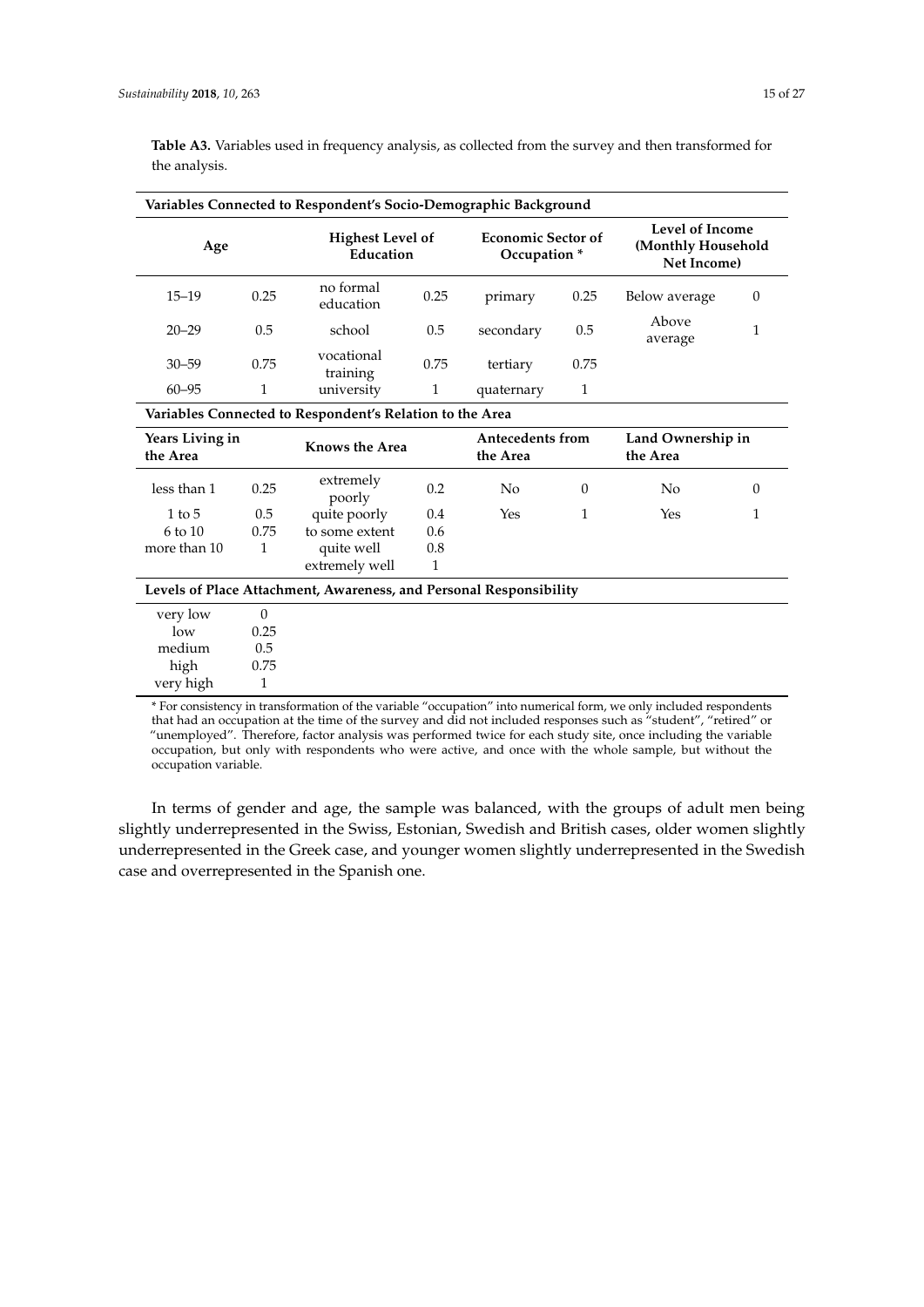<span id="page-15-0"></span>







**Figure A1.** Sample socio‐economic characteristics, by study site. **Figure A1.** Sample socio-economic characteristics, by study site.

As shown in Fig[ure](#page-15-0) A1, the socio-economic characteristics of the sample revealed some differences between the study cases. In Modbury, Obersimmental and Börje, about 70% of the respondents had a household income above the local average, whereas in Gera and Peipsiääre and Alatskivi, this percentage only reached 30%. In all cases, the tertiary economic sector was the most common, followed by occupations in the quaternary and then in the secondary sectors. The primary sector was only represented in Gera and Börje. As for level of education, there were important differences between only represented in Gera and Börje. As for level of education, there were important differences between<br>the sites: In Obersimmental, the highest level of education of most respondents was vocational training, in Modbury university and in Gera school.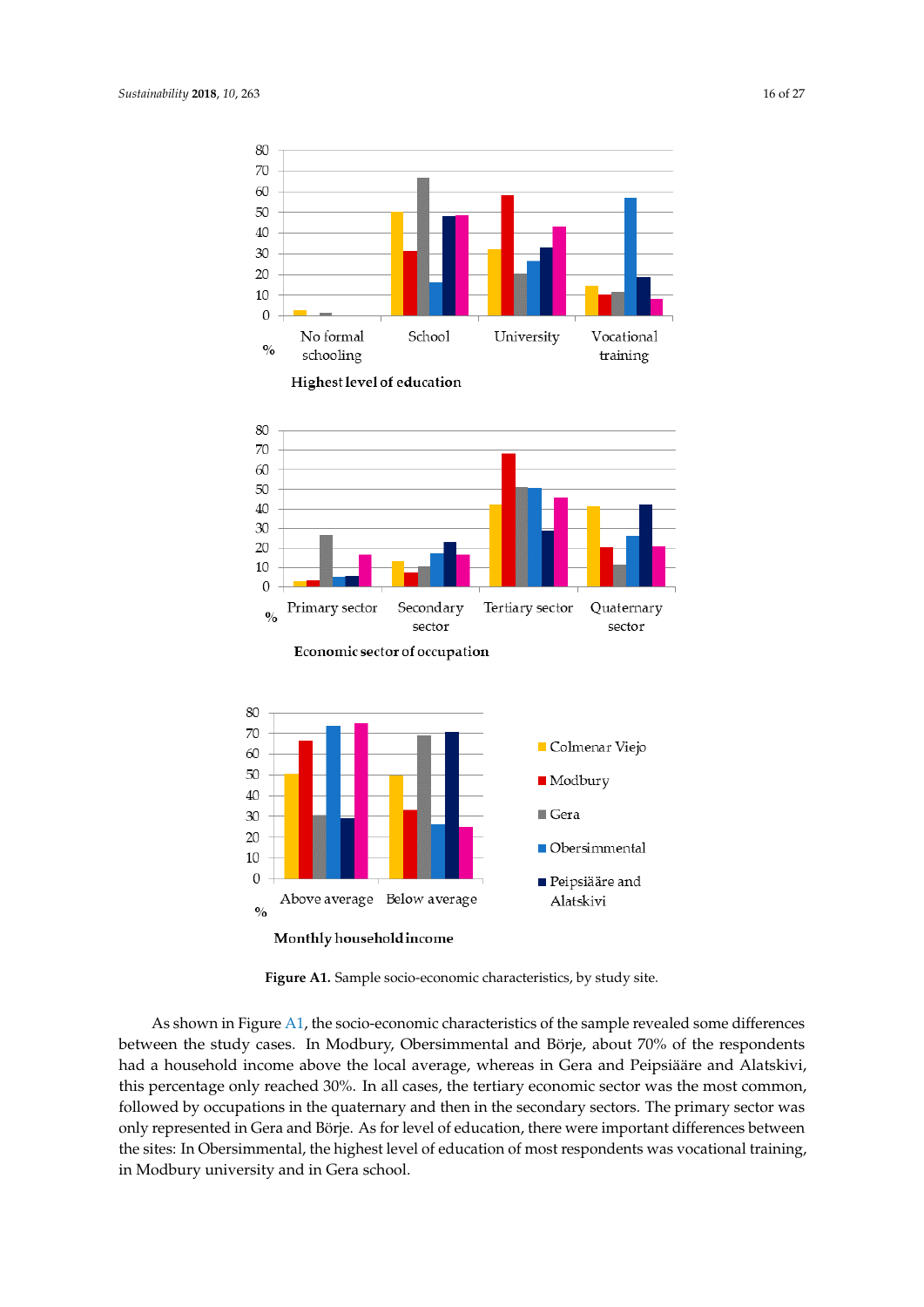<span id="page-16-0"></span>

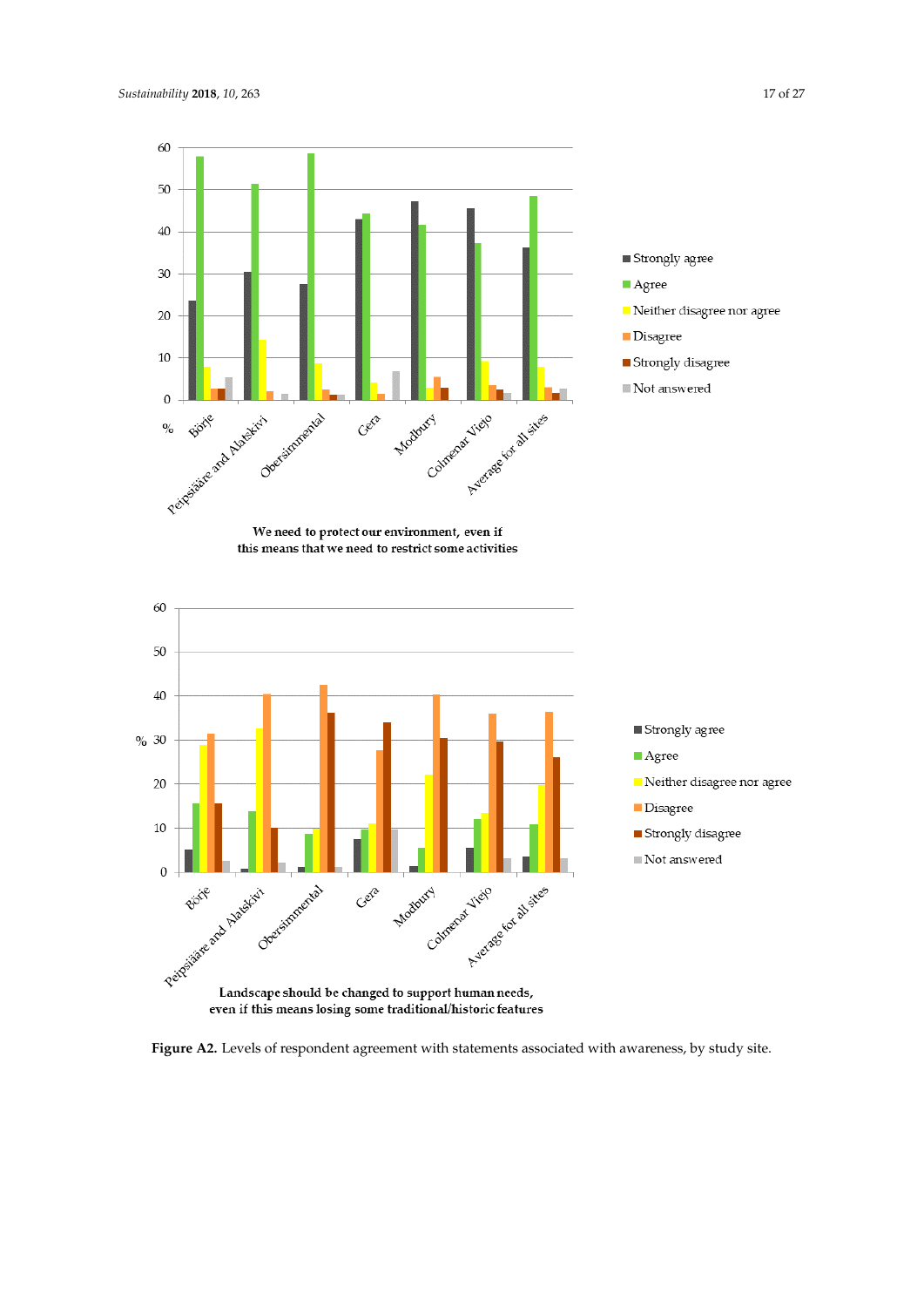

<span id="page-17-0"></span>

till I see more people doing so

**Figure A3.** Levels of respondent agreement with statements associated with personal responsibility, **Figure A3.** Levels of respondent agreement with statements associated with personal responsibility, by study site. by study site.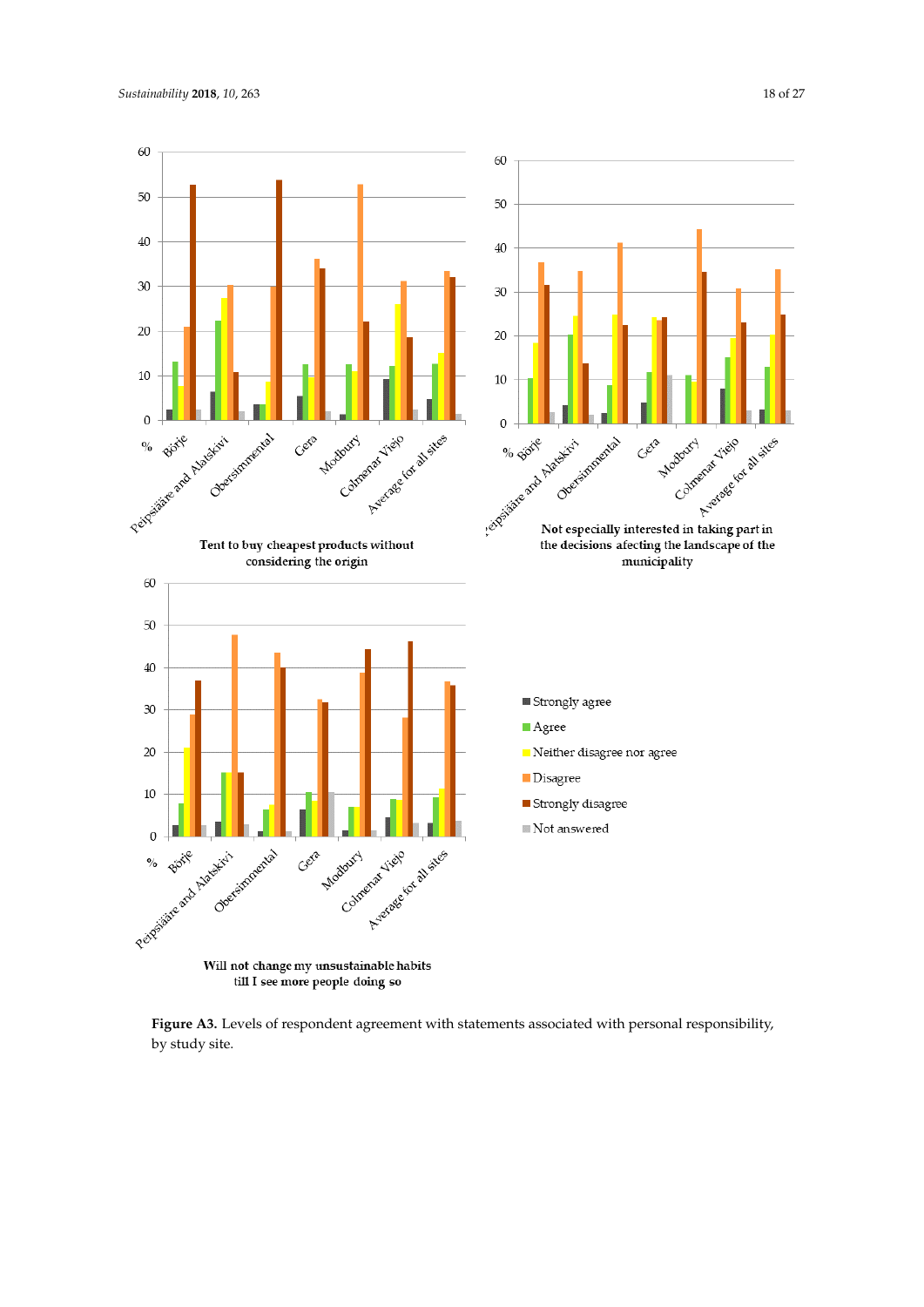| All Study Sites Together ( $n = 660$ ) | Awareness   | Responsibility |
|----------------------------------------|-------------|----------------|
| Awareness                              |             |                |
| Responsibility                         | $0.345***$  |                |
| Attachment                             | $0.083*$    | $0.146$ ***    |
| Peipsiääre and Alatskivi ( $n = 128$ ) | Awareness   | Responsibility |
| Awareness                              | 1           |                |
| Responsibility                         | $0.297**$   | 1              |
| Attachment                             | 0.134       | 0.073          |
| Börje ( $n = 34$ )                     | Awareness   | Responsibility |
| Awareness                              | 1           |                |
| Responsibility                         | $0.398*$    | 1              |
| Attachment                             | 0.122       | $0.381*$       |
| Modbury ( $n = 71$ )                   | Awareness   | Responsibility |
| Awareness                              | 1           |                |
| Responsibility                         | $0.382**$   | 1              |
| Attachment                             | $-0.083$    | $0.436$ ***    |
| Colmenar Viejo ( $n = 128$ )           | Awareness   | Responsibility |
| Awareness                              | 1           |                |
| Responsibility                         | $0.380$ *** | 1              |
| Attachment                             | 0.067       | $0.131*$       |
| Gera ( $n = 114$ )                     | Awareness   | Responsibility |
| Awareness                              | 1           |                |
| Responsibility                         | $0.255**$   | 1              |
| Attachment                             | 0.149       | 0.008          |
| Obersimmental ( $n = 77$ )             | Awareness   | Responsibility |
| Awareness                              | 1           |                |
| Responsibility                         | $0.250*$    | 1              |
| Attachment                             | 0.044       | 0.022          |

<span id="page-18-0"></span>**Table A4.** Spearman's rank correlation coefficient between levels of place attachment, awareness, and personal responsibility (correlation coefficients are strong when ≥0.5, moderate when between ≥0.3 and <0.5, and weak when <0.3 [\[48\]](#page-26-0). \* *P* < 0.05 \*\* *P* < 0.01 \*\*\* *P* < 0.001.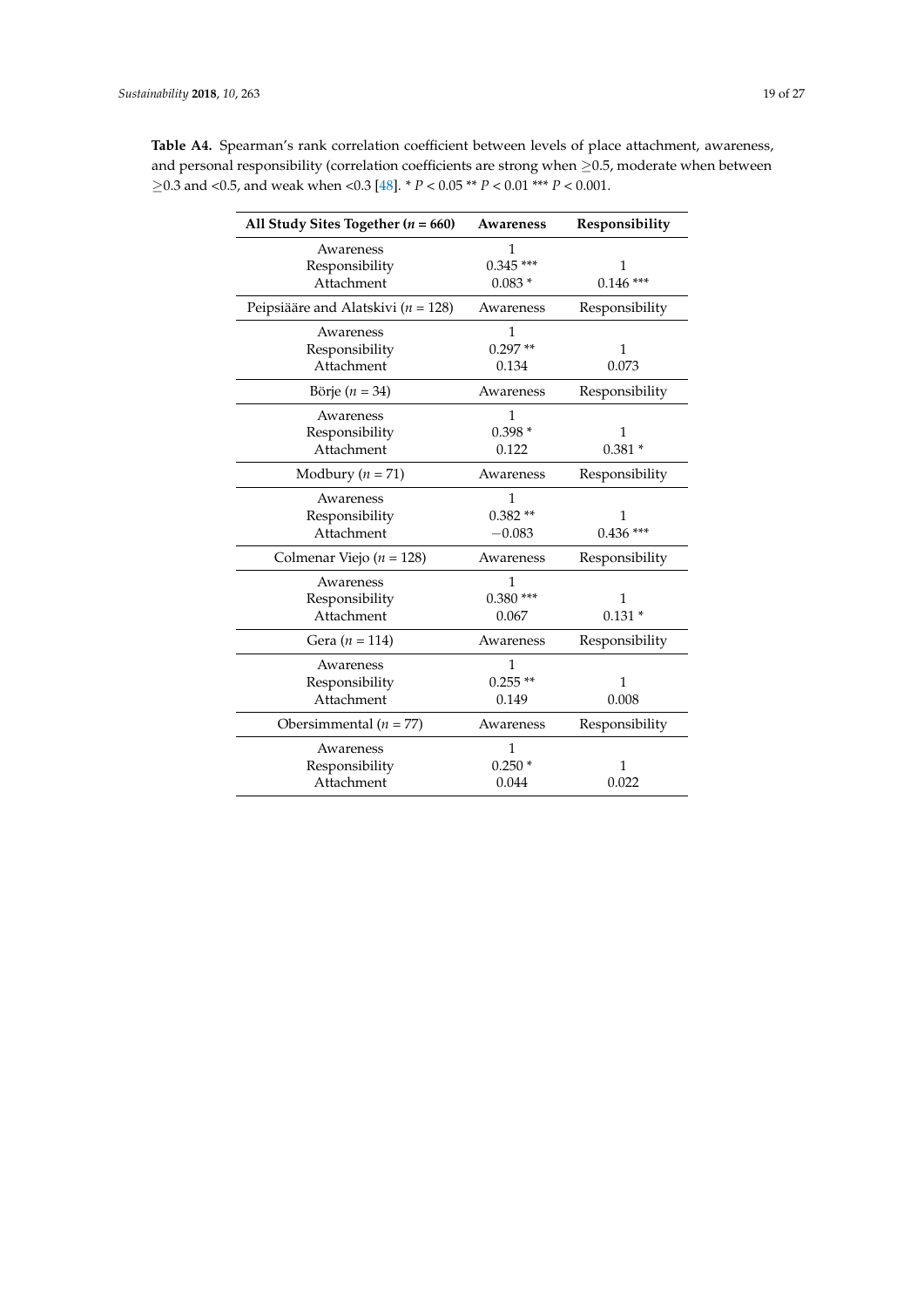**Table A5.** Spearman's rank correlation coefficient between levels of agreement with survey statements (correlation coefficients are strong when ≥0.5, moderate when between ≥0.3 and <0.5, and weak when <0.3 [\[48\]](#page-26-16). \* *P* < 0.05 \*\* *P* < 0.01 \*\*\* *P* < 0.001.

| All Study Sites Together ( $n = 660$ )                                                                                                                                                                        | We Need to<br><b>Protect Our</b><br>Environment   | Landscape<br>Should Be<br>Changed | I Feel<br>Attached to<br><b>This Place</b> | I Tend to Buy<br>the Cheapest<br>Products | I Am Not Especially<br>Interested $(\dots)$ in the<br>Decisions  |
|---------------------------------------------------------------------------------------------------------------------------------------------------------------------------------------------------------------|---------------------------------------------------|-----------------------------------|--------------------------------------------|-------------------------------------------|------------------------------------------------------------------|
| We need to protect our environment, even if this means that we need to restrict some activities<br>Landscape should be changed to support human needs, even if this means losing some<br>traditional features | $0.180***$                                        | -1                                |                                            |                                           |                                                                  |
| I feel attached to this place<br>I tend to buy the cheapest products without considering their origin                                                                                                         | $0.140$ ***<br>$0.187***$                         | 0.040<br>$0.198***$               | $0.099*$                                   |                                           |                                                                  |
| I am not especially interested in being involved in the decisions affecting the landscape of<br>the area                                                                                                      | $0.239***$                                        | $0.188***$                        | $0.175$ ***                                | $0.197***$                                | $\mathbf{1}$                                                     |
| I will not change my (unsustainable) habits until I see more people doing so                                                                                                                                  | $0.255***$                                        | $0.198***$                        | 0.057                                      | $0.177***$                                | $0.174$ ***                                                      |
| Gera $(n = 144)$                                                                                                                                                                                              | We need to protect<br>our environment<br>$\ldots$ | Landscape<br>should be<br>changed | I feel<br>attached to<br>this place        | I tend to buy<br>the cheapest<br>products | I am not especially<br>interested $(\ldots)$ in the<br>decisions |
| We need to protect our environment, even if this means that we need to restrict some activities<br>Landscape should be changed to support human needs, even if this means losing some<br>traditional features | 1<br>0.090                                        | $\mathbf{1}$                      |                                            |                                           |                                                                  |
| I feel attached to this place<br>I tend to buy the cheapest products without considering their origin                                                                                                         | 0.178<br>$0.269**$                                | 0.080<br>0.124                    | -1<br>0.115                                |                                           |                                                                  |
| I am not especially interested in being involved in the decisions affecting the landscape of<br>the area                                                                                                      | $0.340***$                                        | $-0.012$                          | 0.058                                      | 0.156                                     | $\mathbf{1}$                                                     |
| I will not change my (unsustainable) habits until I see more people doing so                                                                                                                                  | $0.350$ ***                                       | 0.144                             | $-0.057$                                   | $0.209*$                                  | $0.186*$                                                         |
| Obersimmental ( $n = 77$ )                                                                                                                                                                                    | We need to protect<br>our environment<br>$\ldots$ | Landscape<br>should be<br>changed | I feel<br>attached to<br>this place        | I tend to buy<br>the cheapest<br>products | I am not especially<br>interested $(\ldots)$ in the<br>decisions |
| We need to protect our environment, even if this means that we need to restrict some activities                                                                                                               | $\mathbf{1}$                                      |                                   |                                            |                                           |                                                                  |
| Landscape should be changed to support human needs, even if this means losing some<br>traditional features                                                                                                    | $0.262*$                                          | -1                                |                                            |                                           |                                                                  |
| I feel attached to this place                                                                                                                                                                                 | $-0.065$                                          | 0.149                             |                                            |                                           |                                                                  |
| I tend to buy the cheapest products without considering their origin<br>I am not especially interested in being involved in the decisions affecting the landscape of                                          | $0.339**$                                         | 0.170                             | $-0.058$                                   |                                           |                                                                  |
| the area                                                                                                                                                                                                      | 0.020                                             | 0.078                             | 0.114                                      | 0.209                                     | 1                                                                |
| I will not change my (unsustainable) habits until I see more people doing so                                                                                                                                  | $0.225*$                                          | 0.205                             | $-0.013$                                   | $0.529$ ***                               | 0.183                                                            |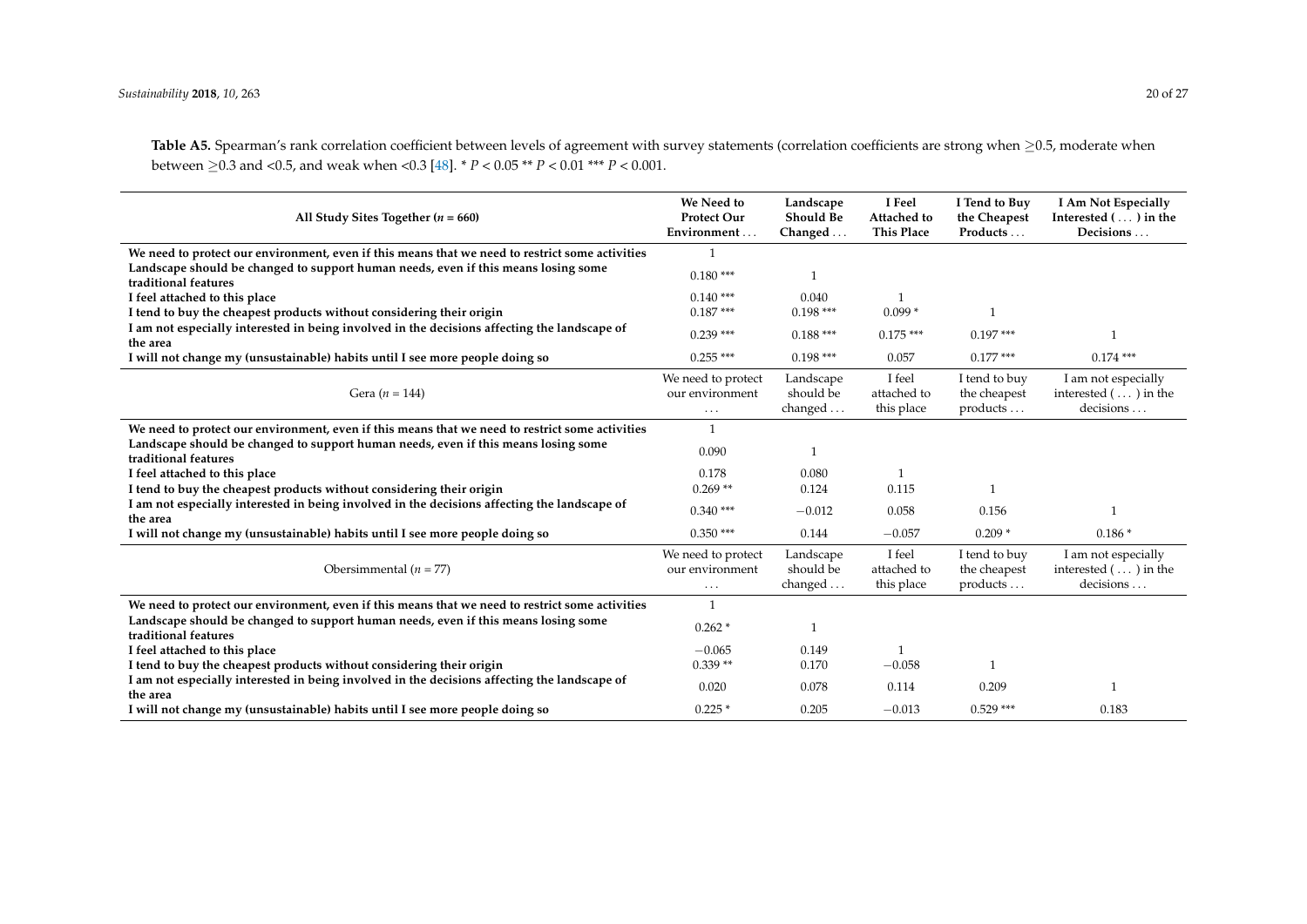| All Study Sites Together ( $n = 660$ )                                                                                                                                                                        | We Need to<br><b>Protect Our</b><br>Environment   | Landscape<br>Should Be<br>Changed | I Feel<br>Attached to<br><b>This Place</b> | I Tend to Buy<br>the Cheapest<br>Products | I Am Not Especially<br>Interested $(\,\dots\,)$ in the<br>Decisions |
|---------------------------------------------------------------------------------------------------------------------------------------------------------------------------------------------------------------|---------------------------------------------------|-----------------------------------|--------------------------------------------|-------------------------------------------|---------------------------------------------------------------------|
| Peipsiääre and Alatskivi ( $n = 128$ )                                                                                                                                                                        | We need to protect<br>our environment<br>$\cdots$ | Landscape<br>should be<br>changed | I feel<br>attached to<br>this place        | I tend to buy<br>the cheapest<br>products | I am not especially<br>interested $(\ldots)$ in the<br>decisions    |
| We need to protect our environment, even if this means that we need to restrict some activities<br>Landscape should be changed to support human needs, even if this means losing some<br>traditional features | $\mathbf{1}$<br>0.046                             | $\mathbf{1}$                      |                                            |                                           |                                                                     |
| I feel attached to this place<br>I tend to buy the cheapest products without considering their origin                                                                                                         | $0.248**$<br>0.071                                | $-0.001$<br>$0.304$ **            | -1<br>$-0.013$                             | $\mathbf{1}$                              |                                                                     |
| I am not especially interested in being involved in the decisions affecting the landscape of<br>the area                                                                                                      | $0.194*$                                          | 0.062                             | 0.122                                      | 0.081                                     | $\mathbf{1}$                                                        |
| I will not change my (unsustainable) habits until I see more people doing so                                                                                                                                  | 0.108                                             | 0.126                             | 0.103                                      | 0.163                                     | $0.209*$                                                            |
| Börje ( $n = 34$ )                                                                                                                                                                                            | We need to protect<br>our environment<br>$\cdots$ | Landscape<br>should be<br>changed | I feel<br>attached to<br>this place        | I tend to buy<br>the cheapest<br>products | I am not especially<br>interested $(\ldots)$ in the<br>decisions    |
| We need to protect our environment, even if this means that we need to restrict some activities                                                                                                               | -1                                                |                                   |                                            |                                           |                                                                     |
| Landscape should be changed to support human needs, even if this means losing some<br>traditional features                                                                                                    | $-0.025$                                          | $\mathbf{1}$                      |                                            |                                           |                                                                     |
| I feel attached to this place                                                                                                                                                                                 | $0.341*$                                          | $-0.009$                          | -1                                         |                                           |                                                                     |
| I tend to buy the cheapest products without considering their origin                                                                                                                                          | $0.438*$                                          | 0.221                             | $0.474**$                                  | $\mathbf{1}$                              |                                                                     |
| I am not especially interested in being involved in the decisions affecting the landscape of<br>the area                                                                                                      | $0.375*$                                          | 0.246                             | $0.365*$                                   | $0.644$ ***                               | 1                                                                   |
| I will not change my (unsustainable) habits until I see more people doing so                                                                                                                                  | 0.109                                             | 0.112                             | 0.123                                      | 0.087                                     | 0.267                                                               |
| Modbury ( $n = 71$ )                                                                                                                                                                                          | We need to protect<br>our environment<br>$\cdots$ | Landscape<br>should be<br>changed | I feel<br>attached to<br>this place        | I tend to buy<br>the cheapest<br>products | I am not especially<br>interested $(\ldots)$ in the<br>decisions    |
| We need to protect our environment, even if this means that we need to restrict some activities                                                                                                               | $\mathbf{1}$                                      |                                   |                                            |                                           |                                                                     |
| Landscape should be changed to support human needs, even if this means losing some<br>traditional features                                                                                                    | 0.159                                             | $\mathbf{1}$                      |                                            |                                           |                                                                     |
| I feel attached to this place                                                                                                                                                                                 | 0.035                                             | $-0.140$                          |                                            |                                           |                                                                     |
| I tend to buy the cheapest products without considering their origin<br>I am not especially interested in being involved in the decisions affecting the landscape of                                          | $0.299*$                                          | 0.165                             | 0.156                                      | $\mathbf{1}$                              |                                                                     |
| the area                                                                                                                                                                                                      | $0.258*$                                          | $0.308**$                         | $0.321**$                                  | 0.210                                     | 1                                                                   |
| I will not change my (unsustainable) habits until I see more people doing so                                                                                                                                  | $0.319**$                                         | 0.087                             | $0.339**$                                  | 0.217                                     | 0.220                                                               |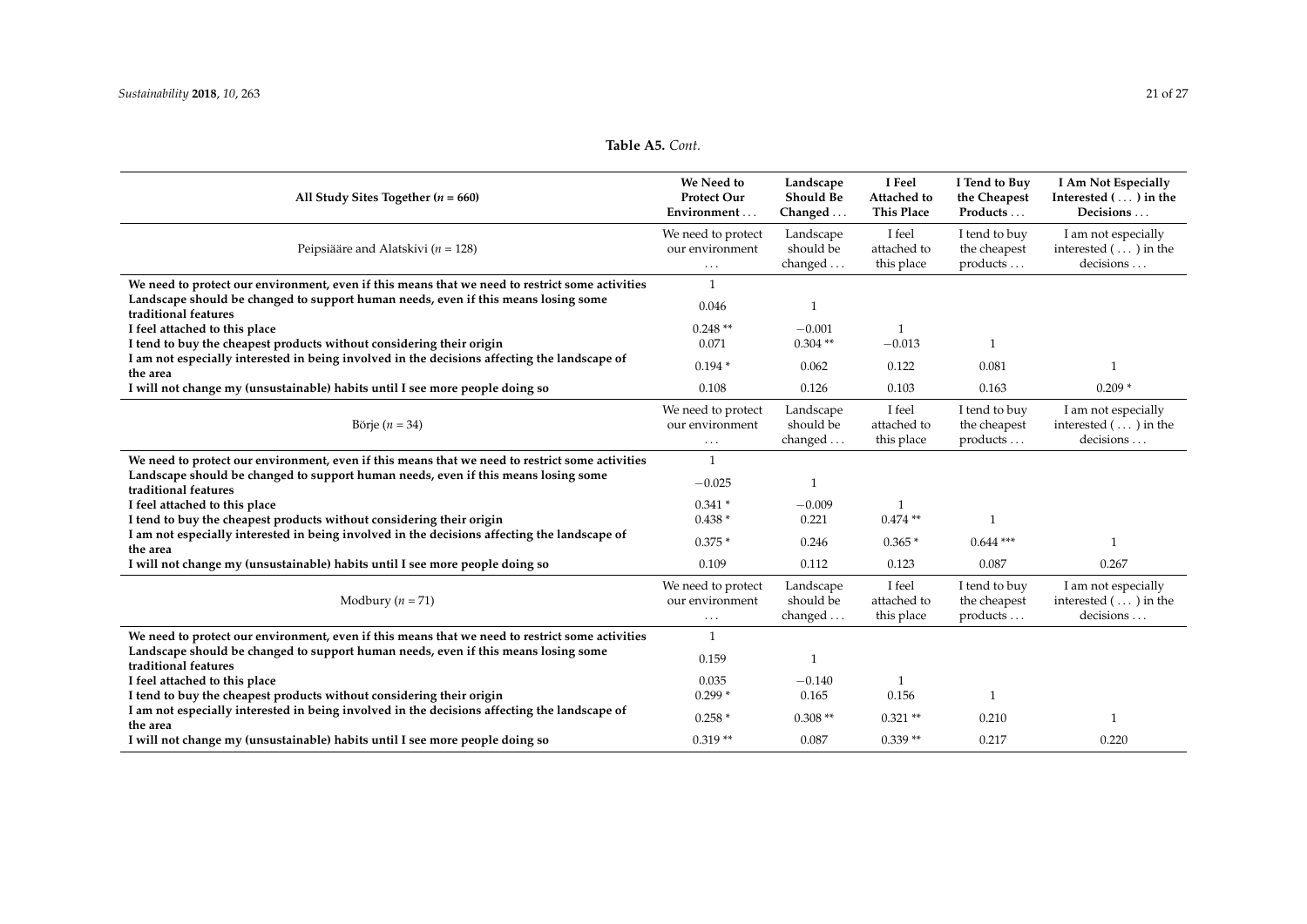| All Study Sites Together $(n = 660)$                                                                       | We Need to<br><b>Protect Our</b><br>Environment   | Landscape<br><b>Should Be</b><br>Changed  | I Feel<br>Attached to<br><b>This Place</b> | I Tend to Buy<br>the Cheapest<br>Products         | I Am Not Especially<br>Interested $( \ldots )$ in the<br>Decisions |
|------------------------------------------------------------------------------------------------------------|---------------------------------------------------|-------------------------------------------|--------------------------------------------|---------------------------------------------------|--------------------------------------------------------------------|
| Colmenar Viejo ( $n = 236$ )                                                                               | We need to protect<br>our environment<br>$\cdots$ | Landscape<br>should be<br>changed $\dots$ | I feel<br>attached to<br>this place        | I tend to buy<br>the cheapest<br>$products \dots$ | I am not especially<br>interested $(\ldots)$ in the<br>decisions   |
| We need to protect our environment, even if this means that we need to restrict some activities            |                                                   |                                           |                                            |                                                   |                                                                    |
| Landscape should be changed to support human needs, even if this means losing some<br>traditional features | $0.244$ ***                                       |                                           |                                            |                                                   |                                                                    |
| I feel attached to this place                                                                              | 0.126                                             | 0.026                                     |                                            |                                                   |                                                                    |
| I tend to buy the cheapest products without considering their origin                                       | $0.148*$                                          | $0.163*$                                  | 0.004                                      |                                                   |                                                                    |
| I am not especially interested in being involved in the decisions affecting the landscape of<br>the area   | $0.241$ ***                                       | $0.285***$                                | $0.207**$                                  | $0.133*$                                          |                                                                    |
| I will not change my (unsustainable) habits until I see more people doing so                               | $0.247***$                                        | $0.199**$                                 | 0.086                                      | 0.060                                             | 0.086                                                              |

**Table A6.** Statistically significant relationships between place attachment, awareness, and personal responsibility and perception of landscape values. Percentages correspond to the number of respondents falling into each level of attachment, awareness, or responsibility among those respondents that perceive the landscape values listed. P value represented as: \*  $P \leq 0.05$ , \*\*  $P \leq 0.01$ , \*\*\*  $P \leq 0.001$ .

<span id="page-21-1"></span><span id="page-21-0"></span>

|                                               | <b>Level of Awareness</b> |      |      |     |             | Level of Personal Responsibility  |                     |      |      |       | <b>Level of Place Attachment</b> |                                   |                     |      |      |     |             |                                   |
|-----------------------------------------------|---------------------------|------|------|-----|-------------|-----------------------------------|---------------------|------|------|-------|----------------------------------|-----------------------------------|---------------------|------|------|-----|-------------|-----------------------------------|
| All Study Sites Together ( $n = 726$ )        | Very<br>High              | High | Med. | Low | Verv<br>Low | $X^2$ Value<br>(df <sub>5</sub> ) | <b>Very</b><br>High | High | Med. | Low   | Verv<br>Low                      | $X^2$ Value<br>(df <sub>5</sub> ) | <b>Very</b><br>High | High | Med. | Low | Verv<br>Low | $X^2$ Value<br>(df <sub>5</sub> ) |
| Personal fulfilment                           | 45%                       | 38%  | 10%  | 6%  | $1\%$       | $20.87***$                        | 38%                 | 35%  | 23%  | $4\%$ | $0\%$                            | $37.37***$                        |                     |      |      |     |             |                                   |
| Appreciation of its existence                 | 45%                       | 41%  | 9%   | 4%  | $1\%$       | $12.62*$                          | 38%                 | 36%  | 23%  | 2%    | $1\%$                            | 28.78 ***                         | 61%                 | 25%  | 6%   | 3%  | 5%          | 14.84 **                          |
| Social fulfilment                             |                           |      |      |     |             |                                   |                     |      |      |       |                                  |                                   | 56%                 | 31%  | 5%   | 4%  | 4%          | $20.77$ ***                       |
| Appreciation of the cultural heritage         |                           |      |      |     |             |                                   | 36%                 | 32%  | 28%  | 3%    | $1\%$                            | $16.85**$                         | 58%                 | 28%  | 6%   | 4%  | 4%          | $22.29$ ***                       |
| Appreciation of the beauty                    |                           |      |      |     |             |                                   | 34%                 | 33%  | 27%  | 5%    | $1\%$                            | 11.59 *                           | 55%                 | 30%  | 5%   | 5%  | 5%          | $22.08$ ***                       |
| Appreciation of regulating ecosystem services |                           |      |      |     |             |                                   | 35%                 | 32%  | 30%  | 3%    | $0\%$                            | $13.43*$                          |                     |      |      |     |             |                                   |
| Appreciation of nature                        |                           |      |      |     |             |                                   | 36%                 | 33%  | 26%  | $4\%$ | $1\%$                            | $13.33*$                          |                     |      |      |     |             |                                   |
| Appreciation of localised food production     |                           |      |      |     |             |                                   |                     |      |      |       |                                  |                                   |                     |      |      |     |             |                                   |
| Appreciation of harvesting possibilities      |                           |      |      |     |             |                                   | 36%                 | 32%  | 27%  | 4%    | $1\%$                            | $12.62*$                          | 61%                 | 27%  | 5%   | 4%  | 3%          | $30.54$ ***                       |
| Appreciation of outdoor recreation            |                           |      |      |     |             |                                   | 31%                 | 34%  | 29%  | 5%    | $1\%$                            | $15.98**$                         |                     |      |      |     |             |                                   |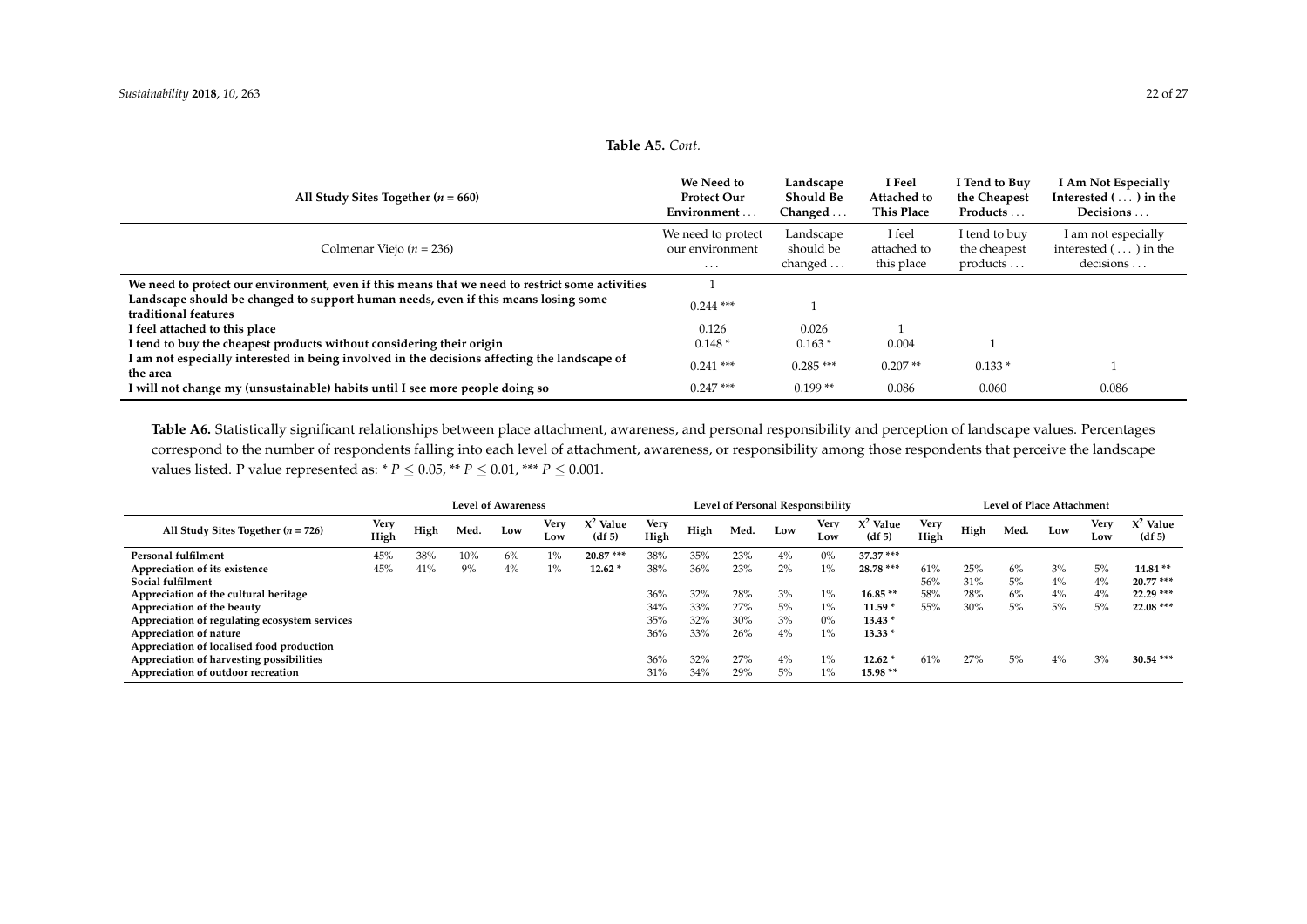<span id="page-22-0"></span>

|                                | All Study Sites $(n = 328)$ |                |          | North-Western Sites $(n = 111)$ |          | Mediterranean Sites ( $n = 177$ ) | Peipsiääre and Alatskivi ( $n = 40$ ) |                |  |
|--------------------------------|-----------------------------|----------------|----------|---------------------------------|----------|-----------------------------------|---------------------------------------|----------------|--|
| Factor pattern                 | F1                          | F <sub>2</sub> | F1       | F <sub>2</sub>                  | F1       | F <sub>2</sub>                    | F1                                    | F <sub>2</sub> |  |
| Age                            | 0.313                       |                | 0.300    |                                 | 0.356    |                                   |                                       | 0.465          |  |
| Education                      |                             | 0.683          |          | 0.643                           |          | 0.670                             |                                       | 0.730          |  |
| Occupation                     | $-0.318$                    | 0.370          |          | 0.312                           | $-0.427$ | 0.450                             |                                       |                |  |
| Income                         |                             | 0.704          | $-0.315$ | 0.739                           |          | 0.700                             |                                       | 0.379          |  |
| Know the area                  | 0.715                       |                | 0.656    |                                 | 0.731    |                                   | 0.669                                 |                |  |
| Years living in the area group | 0.797                       |                | 0.830    |                                 | 0.794    |                                   | 0.722                                 |                |  |
| Antecedents in the area        | 0.706                       | $-0.360$       | 0.685    |                                 | 0.765    | $-0.333$                          | 0.715                                 |                |  |
| Land ownership                 | 0.653                       |                | 0.452    | 0.597                           | 0.826    |                                   |                                       | 0.810          |  |
| Awareness                      |                             | 0.475          | 0.414    |                                 |          | 0.621                             | $-0.740$                              |                |  |
| Responsibility                 |                             | 0.689          | 0.302    | 0.551                           |          | 0.592                             | $-0.539$                              | 0.382          |  |
| Attachment                     | 0.659                       |                | 0.301    | $-0.337$                        | 0.758    |                                   | 0.531                                 |                |  |
| Eigenvalue                     | 2.909                       | 1.822          | 2.368    | 1.936                           | 3.568    | 1.946                             | 3.836                                 | 1.895          |  |
| Variability (%)                | 26.448                      | 16.560         | 21.523   | 17.596                          | 32.439   | 17.695                            | 34.873                                | 17.225         |  |
| Cumulative %                   | 26.448                      | 43.008         | 21.523   | 39.119                          | 32.439   | 50.134                            | 34.873                                | 52.098         |  |
| Cronbach's alpha               | 0.731                       | 0.563          | 0.561    | 0.371                           | 0.814    | 0.603                             | 0.198                                 | 0.652          |  |

Table A7. Results of the factor analysis combining levels of place attachment, awareness, and personal responsibility and socio-demographic background variables for the active population. Factor loadings based on a principal components analysis with varimax rotation for 11 items. Factor loadings <0.3 are suppressed.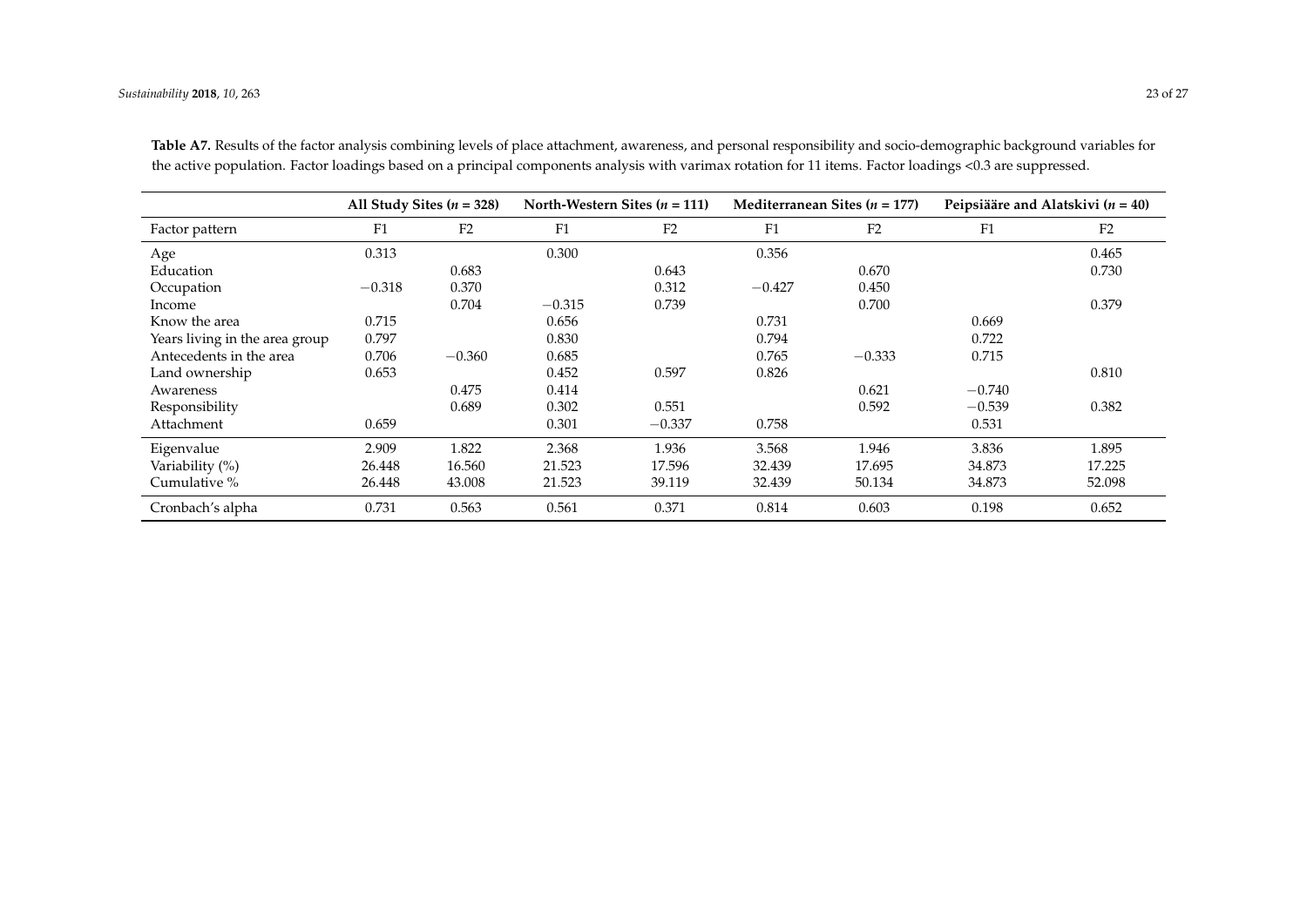<span id="page-23-0"></span>

|                          | Colmenar Viejo<br>$(n = 196)$ |                | Modbury ( $n = 58$ ) |                | Gera $(n = 100)$ |        |        | Obersimmental<br>$(n = 68)$ | Peipsiääre and<br>Alatskivi ( $n = 108$ ) |                | Börje $(n = 29)$ |        |
|--------------------------|-------------------------------|----------------|----------------------|----------------|------------------|--------|--------|-----------------------------|-------------------------------------------|----------------|------------------|--------|
| Factor pattern           | F1                            | F <sub>2</sub> | F1                   | F <sub>2</sub> | F1               | F2     | F1     | F <sub>2</sub>              | F1                                        | F <sub>2</sub> | F1               | F2     |
| Age                      |                               |                |                      |                |                  | 0.815  |        | 0.444                       |                                           |                | 0.889            |        |
| Education                |                               | 0.684          | $-0.493$             | 0.345          | $-0.557$         |        |        | 0.712                       |                                           | 0.730          |                  | 0.375  |
| Income                   |                               | 0.688          | $-0.435$             | 0.507          |                  | 0.294  |        | 0.671                       |                                           | 0.491          | $-0.887$         |        |
| Know the area            | 0.785                         |                | 0.751                |                | 0.454            | 0.381  | 0.710  |                             | 0.822                                     |                | 0.515            |        |
| Years living in the area | 0.735                         |                | 0.827                |                | 0.790            |        | 0.724  |                             | 0.714                                     |                | 0.579            |        |
| Antecedents in the area  | 0.774                         |                | 0.476                | 0.414          | 0.801            |        | 0.782  |                             | 0.676                                     | $-0.335$       | 0.638            | 0.709  |
| Land ownership           | 0.648                         |                |                      | $-0.400$       |                  | 0.923  | 0.448  | 0.555                       |                                           | 0.498          | 0.675            | 0.617  |
| Awareness                |                               | 0.715          |                      | 0.825          | $-0.429$         |        |        | 0.313                       |                                           | 0.512          |                  | 0.734  |
| Responsibility           |                               | 0.680          |                      | 0.631          | $-0.595$         | 0.377  |        | 0.742                       | $-0.320$                                  | 0.691          |                  | 0.773  |
| Attachment               | 0.660                         |                | 0.370                |                | 0.600            |        | 0.597  |                             | 0.710                                     |                | 0.348            | 0.663  |
| Eigenvalue               | 2.714                         | 1.976          | 2.055                | 1.905          | 3.082            | 1.687  | 2.548  | 2.075                       | 2.534                                     | 1.850          | 4.440            | 1.512  |
| Variability (%)          | 27.139                        | 19.757         | 20.552               | 19.053         | 30.819           | 16.866 | 25.480 | 20.754                      | 25.337                                    | 18.495         | 44.400           | 15.124 |
| Cumulative %             | 27.139                        | 46.897         | 20.552               | 39.605         | 30.819           | 47.685 | 25.480 | 46.234                      | 25.337                                    | 43.832         | 44.400           | 59.524 |
| Cronbach's alpha         | 0.707                         | 0.649          | 0.313                | 0.346          | 0.370            | 0.629  | 0.693  | 0.611                       | 0.630                                     | 0.556          | 0.252            | 0.725  |

**Table A8.** Results of the factor analysis by study site, combining levels of place attachment, awareness, and personal responsibility and socio-demographic background variables. Factor loadings based on a principal components analysis with varimax rotation for 10 items. Factor loadings <0.3 are suppressed.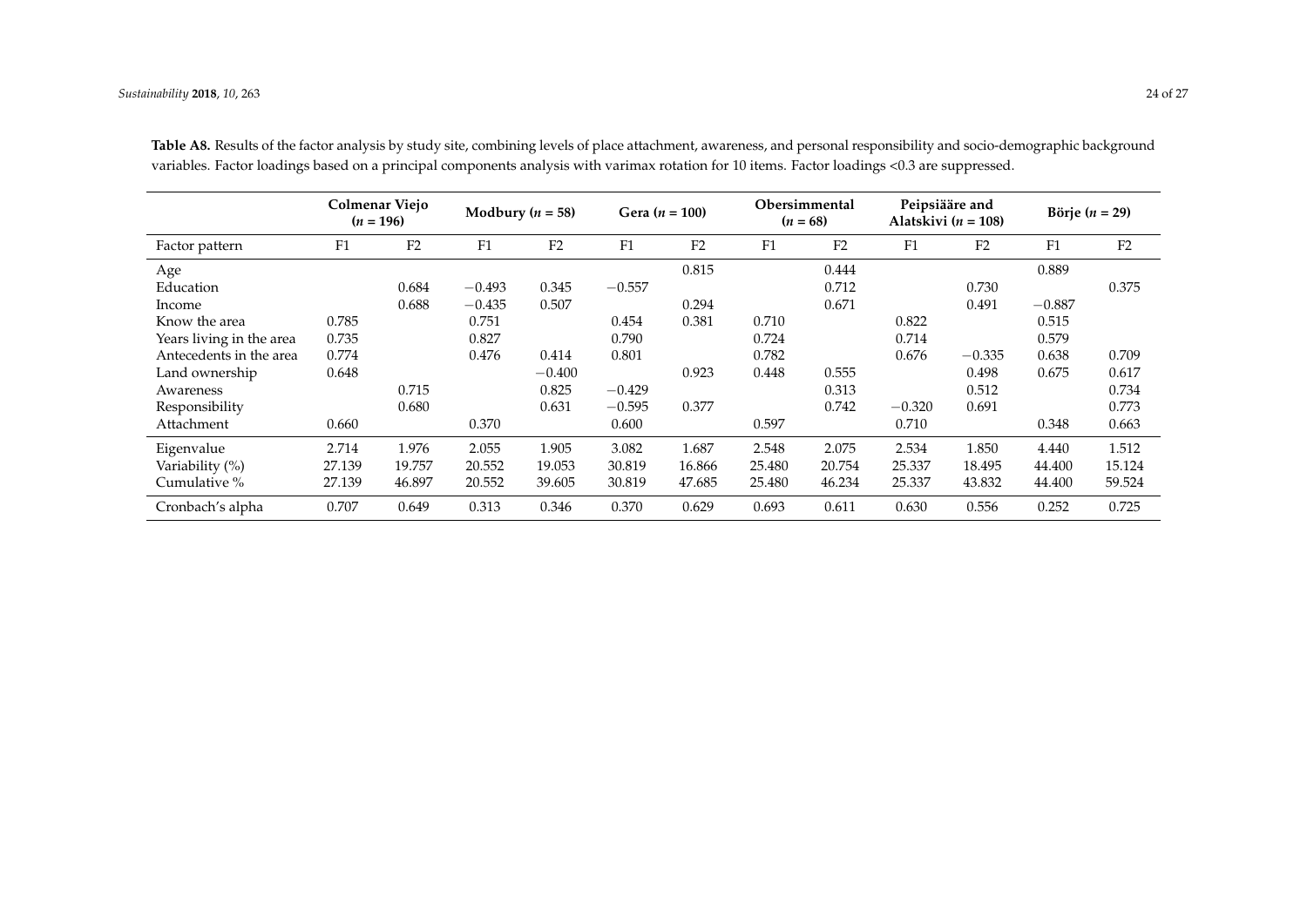## **References**

- <span id="page-24-0"></span>1. Rockström, J.; Steffen, W.; Noone, K.; Persson, A.; Chapin, F.S.; Lambin, I.E.F.; Foley, J.A. A safe operating space for humanity. *Nature* **2009**, *461*, 472–475. [\[CrossRef\]](http://dx.doi.org/10.1038/461472a) [\[PubMed\]](http://www.ncbi.nlm.nih.gov/pubmed/19779433)
- <span id="page-24-1"></span>2. Steffen, W.; Richardson, K.; Rockström, J.; Cornell, S.E.; Fetzer, I.; Bennett, E.M.; Biggs, R.; Carpenter, S.R.; de Vries, W.; de Wit, C.A.; et al. Planetary boundaries: Guiding human development on a changing planet. *Science* **2015**, *347*, 1259855. [\[CrossRef\]](http://dx.doi.org/10.1126/science.1259855) [\[PubMed\]](http://www.ncbi.nlm.nih.gov/pubmed/25592418)
- <span id="page-24-2"></span>3. Intergovernmental Science-Policy Platform on Biodiversity and Ecosystem Services (IPBES). 2012. Available online: <https://www.ipbes.net/> (accessed on 25 October 2017).
- <span id="page-24-3"></span>4. UN Environment. *Sustainable Development Goals*; UN Environment: Nairobi, Kenya, 2015.
- <span id="page-24-4"></span>5. UNESCO-SCBD Programme. *Linking Biological and Cultural Diversity*; UNESCO-SCBD Programme: Nagoya, Japan, 2010.
- <span id="page-24-5"></span>6. Leach, M. Pathways to Sustainability. Responding to Dynamic Contexts. In *Dynamic Sustainabilities: Technology, Environment, Social Justice*; Leach, M., Scoones, I., Stirling, A., Eds.; Earthscan Publications: London, UK, 2010; pp. 37–65.
- <span id="page-24-6"></span>7. Dorninger, C.; Abson, D.J.; Fischer, J.; von Wehrden, H. Assessing sustainable biophysical human–nature connectedness at regional scales. *Environ. Res. Lett.* **2017**, *12*, 055001. [\[CrossRef\]](http://dx.doi.org/10.1088/1748-9326/aa68a5)
- <span id="page-24-7"></span>8. Plieninger, T.; Bieling, C.; Fagerholm, N.; Byg, A.; Hartel, T.; Hurley, P.; Lopez-Santiago, C.A.; Nagabhatla, N.; Oteros-Rozas, E.; Raymond, C.M.; et al. The role of cultural ecosystem services in landscape management and planning. *Curr. Opin. Environ. Sustain.* **2015**, *14*, 28–33. [\[CrossRef\]](http://dx.doi.org/10.1016/j.cosust.2015.02.006)
- <span id="page-24-8"></span>9. Crumley, C.L. A heterarchy of knowledge: Tools for the study of landscape histories and futures. In *Resilience and the Cultural Landscape*; Plieninger, T., Bieling, C., Eds.; Cambridge University Press: Cambridge, UK, 2013; pp. 303–3014.
- <span id="page-24-9"></span>10. Bonnes, M.; Lee, T.; Bonaiuto, M. (Eds.) *Psychological Theories for Environmental Issues*; Routledge: Aldershot, UK, 2003; p. 296.
- <span id="page-24-10"></span>11. Kollmuss, A.; Agyeman, J. Mind the Gap: Why do people act environmentally and what are the barriers to pro-environmental behaviour? *Environ. Educ. Res.* **2002**, *8*, 239–260. [\[CrossRef\]](http://dx.doi.org/10.1080/13504620220145401)
- <span id="page-24-11"></span>12. Pires, P.; de Castro Rivas Junior, R.; Campos Lopes Lemos, D.; Filgueiras, A. Ecocentrism and Behaviour: A bibliographic review on environmental values. *Psicol. Esudo Maringa* **2014**, *19*, 611–620. [\[CrossRef\]](http://dx.doi.org/10.1590/1413-73722201204)
- <span id="page-24-12"></span>13. Raymond, C.M.; Giusti, M.; Barthel, S. An embodied perspective on the co-production of cultural ecosystem services: Toward embodied ecosystems. *J. Environ. Plan. Manag.* **2017**, 1–22. [\[CrossRef\]](http://dx.doi.org/10.1080/09640568.2017.1312300)
- <span id="page-24-13"></span>14. Council of Europe. *Euroepan Landscape Convention*; Florence, 20.X.2000; European Treaty Series-No. 176; Council of Europe: Strasbourg, France, 2000.
- <span id="page-24-14"></span>15. Conrad, E. Human and Social Dimensions of Landscape Stewardship. In *The Science and Practice of Landscape Stewardship*; Bieling, C., Plieninger, T., Eds.; Cambridge University Press: Cambridge, UK, 2017; pp. 38–53.
- <span id="page-24-15"></span>16. Masterson, V.A.; Stedman, R.C.; Enqvist, J.; Tengö, M.; Giusti, M.; Wahl, D.; Svedin, U. The contribution of sense of place to social-ecological systems research: A review and research agenda. *Ecol. Soc.* **2017**, *22*, 49. [\[CrossRef\]](http://dx.doi.org/10.5751/ES-08872-220149)
- <span id="page-24-16"></span>17. Scherr, S.J.; Shcames, S.; Friedman, R. *Defining Integrated Landscape Management for Policy Makers*; Ecoagriculture; Policy Focus; No. 10; EcoAgriculture Partners: Washington, DC, USA, 2013.
- <span id="page-24-17"></span>18. Plieninger, T.; Bieling, C. The Emergence of Landscape Stewardship in Practice, Policy and Research. In *The Science and Practice of Landscape Stewardship*; Bieling, C., Plieninger, T., Eds.; Cambridge University Press: Cambridge, UK, 2017; pp. 1–17.
- <span id="page-24-18"></span>19. Nielsen-Pincus, M.; Hall, T.; Force, J.E.; Wulfhorst, J.D. Sociodemographic effects on place bonding. *J. Environ. Psychol.* **2010**, *30*, 443–454. [\[CrossRef\]](http://dx.doi.org/10.1016/j.jenvp.2010.01.007)
- <span id="page-24-19"></span>20. Raymond, C.M.; Brown, G.; Weber, D. The measurement of place attachment: Personal, community, and environmental connections. *J. Environ. Psychol.* **2010**, *30*, 422–434. [\[CrossRef\]](http://dx.doi.org/10.1016/j.jenvp.2010.08.002)
- <span id="page-24-20"></span>21. Hawthorne, M.; Alabaster, T. Citizen 2000: Development of a model of environmental citizenship. *Glob. Environ. Chang.* **1999**, *9*, 25–43. [\[CrossRef\]](http://dx.doi.org/10.1016/S0959-3780(98)00022-3)
- <span id="page-24-21"></span>22. Schwartz, S.H. Normative Influences on Altruism. *Adv. Exp. Soc. Psychol.* **1977**, *10*, 221–279.
- <span id="page-24-22"></span>23. Brown, J.; Mitchell, B. The Stewardship Approach and its Relevance for Protected Landscapes. Landscape Stewardship: New Directions in Conservation of Nature and Culture. *George Wright Forum* **2000**, *17*, 70–79.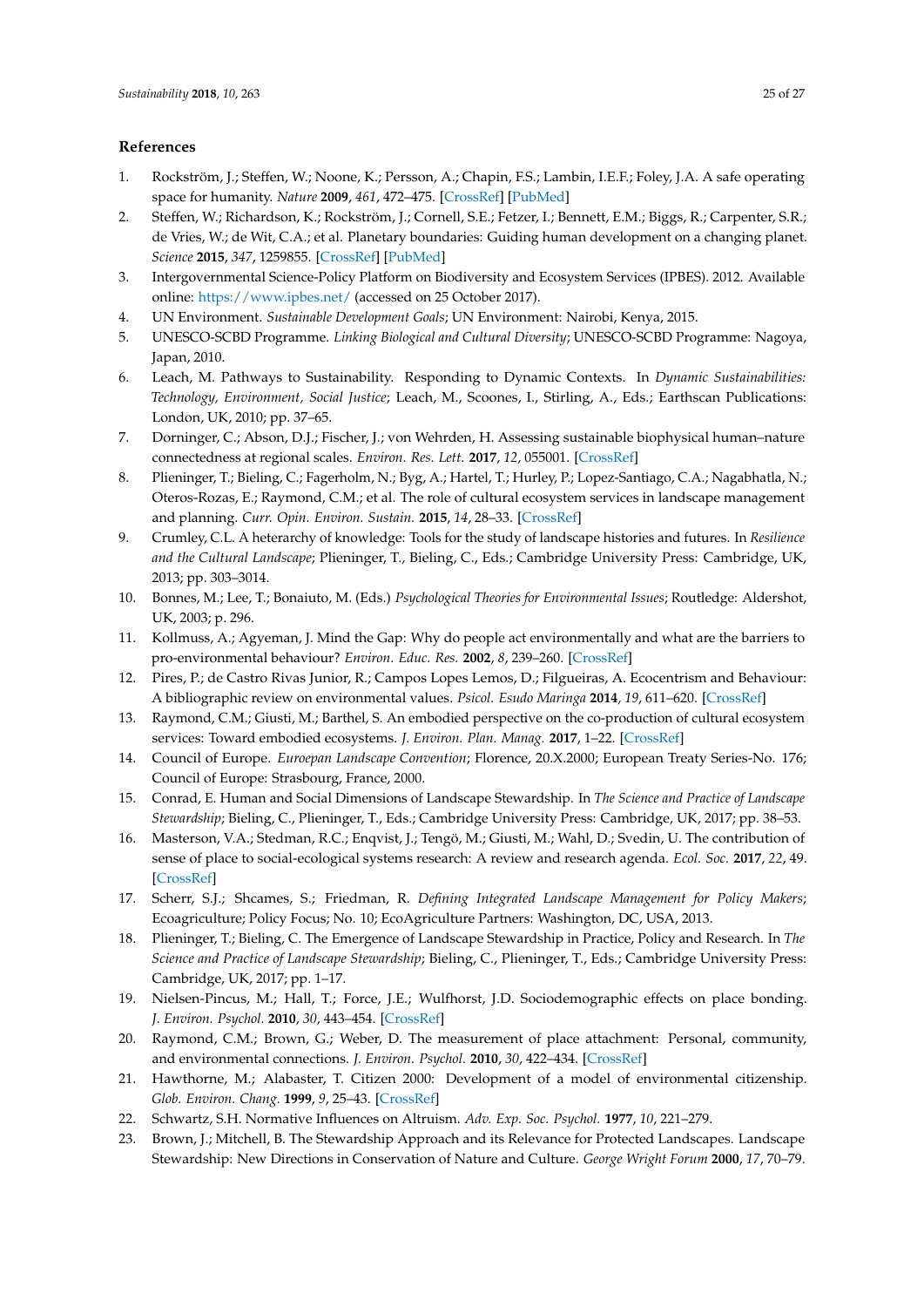- 24. Eden, S.E. Individual environmental responsibility and its role in public environmentalism. *Environ. Plan.* **1993**, *25*, 1743–1758. [\[CrossRef\]](http://dx.doi.org/10.1068/a251743)
- <span id="page-25-0"></span>25. Middlemiss, L. Reframing Individual Responsibility for Sustainable Consumption: Lessons from Environmental Justice and Ecological Citizenship. *Environ. Values* **2010**, *19*, 147–167. [\[CrossRef\]](http://dx.doi.org/10.3197/096327110X12699420220518)
- <span id="page-25-1"></span>26. Van Riper, C.J.; Kyle, G.T. Capturing multiple values of ecosystem services shaped by environmental worldviews: A spatial analysis. *J. Environ. Manag.* **2014**, *145*, 374–384. [\[CrossRef\]](http://dx.doi.org/10.1016/j.jenvman.2014.06.014) [\[PubMed\]](http://www.ncbi.nlm.nih.gov/pubmed/25124790)
- <span id="page-25-2"></span>27. Garcia-Martin, M.; Fagerholm, N.; Bieling, C.; Gounaridis, D.; Kizos, T.; Printsmann, A.; Müller, M.; Lieskovsky, J.; Plieninger, T. Participatory mapping of landscape values in a Pan-European perspective. *Landsc. Ecol.* **2017**, *32*, 2133–2150. [\[CrossRef\]](http://dx.doi.org/10.1007/s10980-017-0531-x)
- <span id="page-25-3"></span>28. Seymour, E.; Curtis, A.; Pannell, D.; Allan, C.; Roberts, A. Understanding the role of assigned values in natural resource management. *Aust. J. Environ. Manag.* **2010**, *17*, 142–153. [\[CrossRef\]](http://dx.doi.org/10.1080/14486563.2010.9725261)
- <span id="page-25-4"></span>29. Rokeach, M. *The Nature of Human Values*; Free Press: New York, NY, USA, 1973.
- <span id="page-25-5"></span>30. Abson, D.L.; Fischer, J.; Leventon, J.; Newig, J.; Schomerus, T.; Vilsmaier, U.; von Wehrden, H.; Abernethy, P.; Ives, C.D.; Jager, N.W.; et al. Leverage points for sustainability transformation. *Ambio* **2015**, *46*, 30–39. [\[CrossRef\]](http://dx.doi.org/10.1007/s13280-016-0800-y) [\[PubMed\]](http://www.ncbi.nlm.nih.gov/pubmed/27344324)
- <span id="page-25-6"></span>31. Ives, C.D.; Kendal, D. The role of social values in the management of ecological systems. *J. Environ. Manag.* **2014**, *144*, 67–72. [\[CrossRef\]](http://dx.doi.org/10.1016/j.jenvman.2014.05.013) [\[PubMed\]](http://www.ncbi.nlm.nih.gov/pubmed/24921963)
- <span id="page-25-7"></span>32. Fischer, J.; Meacham, M.; Queiroz, C. A plea for multifunctional landscapes. *Front. Ecol. Environ.* **2017**, *15*, 59. [\[CrossRef\]](http://dx.doi.org/10.1002/fee.1464)
- <span id="page-25-8"></span>33. Raymond, C.M.; Bieling, C.; Fagerholm, N.; Martin-Lopez, B.; Plieninger, T. The farmer as a landscape steward: Comparing local understanding of landscape stewardship, landscape values and land management actions. *Ambio* **2016**, *45*, 173–184. [\[CrossRef\]](http://dx.doi.org/10.1007/s13280-015-0694-0) [\[PubMed\]](http://www.ncbi.nlm.nih.gov/pubmed/26346276)
- <span id="page-25-9"></span>34. Williams, D.R.; Vaske, J.J. The measurement of place attachment: Validity and generalizability of a psychometric approach. *For. Sci.* **2003**, *49*, 830–840.
- <span id="page-25-10"></span>35. Hakstian, A.R.; Suedfeld, P.; Ballard, E.J.; Rank, D.S. The Ascription of Responsibility Questionnaire: Development and Empirical Extensions. *J. Personal. Assess.* **1986**, *50*, 229–247. [\[CrossRef\]](http://dx.doi.org/10.1207/s15327752jpa5002_10) [\[PubMed\]](http://www.ncbi.nlm.nih.gov/pubmed/16367440)
- <span id="page-25-11"></span>36. Stern, P.C.; Dietz, T.; Abel, T.; Guagnano, G.A.; Kalof, L. A Value-Belief-Norm Theory of Support for Social Movements: The Case of Environmentalism. *Hum. Ecol. Rev.* **1999**, *6*, 81–97.
- <span id="page-25-12"></span>37. Stern, P.C. Toward a Coherent Theory of Environmentally Significant Behavior. *J. Soc. Issues* **2000**, *56*, 407–424. [\[CrossRef\]](http://dx.doi.org/10.1111/0022-4537.00175)
- <span id="page-25-13"></span>38. Morren, M.; Grinstein, A. Explaining environmental behavior across borders: A meta-analysis. *J. Environ. Psychol.* **2016**, *47*, 91–106. [\[CrossRef\]](http://dx.doi.org/10.1016/j.jenvp.2016.05.003)
- <span id="page-25-14"></span>39. Bieling, C.; Bürgi, M. List and Documentation of Case Study Landscapes Selected for HERCULES. EU-Project Deliverable GA No. 603447. 2014. Available online: [www.herculeslandscapes.eu/tartalom/HERCULES\\_](www.herculeslandscapes.eu/tartalom/HERCULES_WP3_D3_1_ALUFR_final.pdf) [WP3\\_D3\\_1\\_ALUFR\\_final.pdf](www.herculeslandscapes.eu/tartalom/HERCULES_WP3_D3_1_ALUFR_final.pdf) (accessed on 9 September 2017).
- <span id="page-25-15"></span>40. Stone, G.; Barnes, J.; Montgomery, C. Ecoscale: A scale for the measurement of environmentally responsible consumers. *Psychol. Mark.* **1995**, *7*, 595–612. [\[CrossRef\]](http://dx.doi.org/10.1002/mar.4220120704)
- <span id="page-25-16"></span>41. Milfont, T.L.; Duckitt, J. The Environmental Attitudes Inventory: A valid and reliable measure to assess the structure of environmental attitudes. *J. Environ. Psychol.* **2010**, *30*, 80–94. [\[CrossRef\]](http://dx.doi.org/10.1016/j.jenvp.2009.09.001)
- <span id="page-25-17"></span>42. Millennium Ecosystem Assessment (MEA). *Ecosystems and Human Well-Being: A Framework for Assessment*; Island Press: Washington, DC, USA, 2003.
- <span id="page-25-18"></span>43. European Environment Agency (EEA). CICES Version 4.3. 2013. Available online: <http://cices.eu/> (accessed on 24 May 2014).
- <span id="page-25-19"></span>44. Termorshuizen, J.W.; Opdam, P. Landscape services as a bridge between landscape ecology and sustainable development. *Landsc. Ecol.* **2009**, *24*, 1037–1052. [\[CrossRef\]](http://dx.doi.org/10.1007/s10980-008-9314-8)
- <span id="page-25-20"></span>45. Valles-Planells, M.; Galiana, F.; van Eetvelde, V. A classification of landscape services to support local landscape planning. *Ecol. Soc.* **2014**, *19*, 44.
- <span id="page-25-21"></span>46. Fagerholm, N.; Oteros-Rozas, E.; Raymond, C.M.; Torralba, M.; Moreno, G.; Plieninger, T. Assessing linkages between ecosystem services, land-use and well-being in an agroforestry landscape using public participation GIS. *Appl. Geogr.* **2016**, *74*, 30–46.
- <span id="page-25-22"></span>47. Mapita Maptionnaire. Helsinki, Finland. Available online: <https://maptionnaire.com/> (accessed on 10 May 2017).